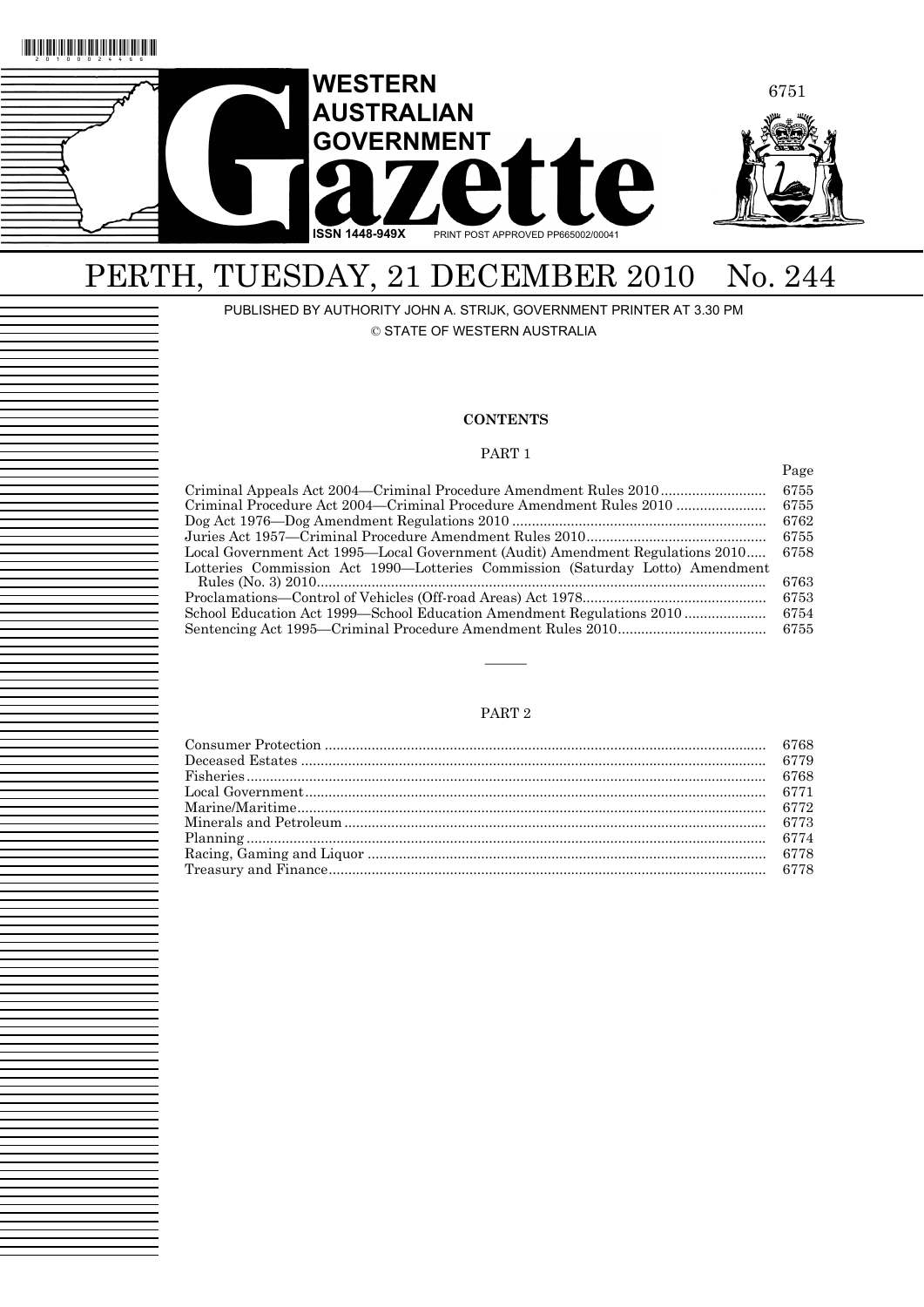## **IMPORTANT COPYRIGHT NOTICE**

© State of Western Australia

This work is copyright. Apart from any use as permitted under the *Copyright Act 1968*, no part may be reproduced by any process without written permission from the Attorney General for Western Australia. Inquiries in the first instance should be directed to the Government Printer, State Law Publisher, 10 William St, Perth 6000.

## **PUBLISHING DETAILS**

The Western Australian *Government Gazette* is published by State Law Publisher for the State of Western Australia on Tuesday and Friday of each week unless disrupted by Public Holidays or unforeseen circumstances.

Special *Government Gazettes* containing notices of an urgent or particular nature are published periodically.

The following guidelines should be followed to ensure publication in the *Government Gazette*.

- Material submitted to the Executive Council prior to gazettal will require a copy of the signed Executive Council Minute Paper and in some cases the Parliamentary Counsel's Certificate.
- Copy must be lodged with the Sales and Editorial Section, State Law Publisher no later than 12 noon on Wednesday (Friday edition) or 12 noon on Friday (Tuesday edition).

Delivery address: State Law Publisher Ground Floor, 10 William St. Perth, 6000 Telephone: 9426 0000 Fax: 9321 7536

- Inquiries regarding publication of notices can be directed to the Editor on (08) 9426 0010.
- Lengthy or complicated notices should be forwarded early to allow for preparation. Failure to observe this request could result in the notice being held over.

If it is necessary through isolation or urgency to fax copy, confirmation is not required by post. *If original copy is forwarded later and published, the cost will be borne by the advertiser.* 



## **GOVERNMENT GAZETTE**

## **PUBLISHING DETAILS FOR CHRISTMAS 2010 AND NEW YEAR HOLIDAY PERIOD 2011**

—————

#### **Publishing Dates Closing Dates and Times and times** for copy

Friday, 24 December 2010 at 3.30 pm Wednesday, 22 December 2010 at 12 noon Friday, 31 December 2010 at 3.30 pm Wednesday, 29 December 2010 at 12 noon Friday, 7 January 2011 at 3.30 pm Wednesday, 5 January 2011 at 12 noon

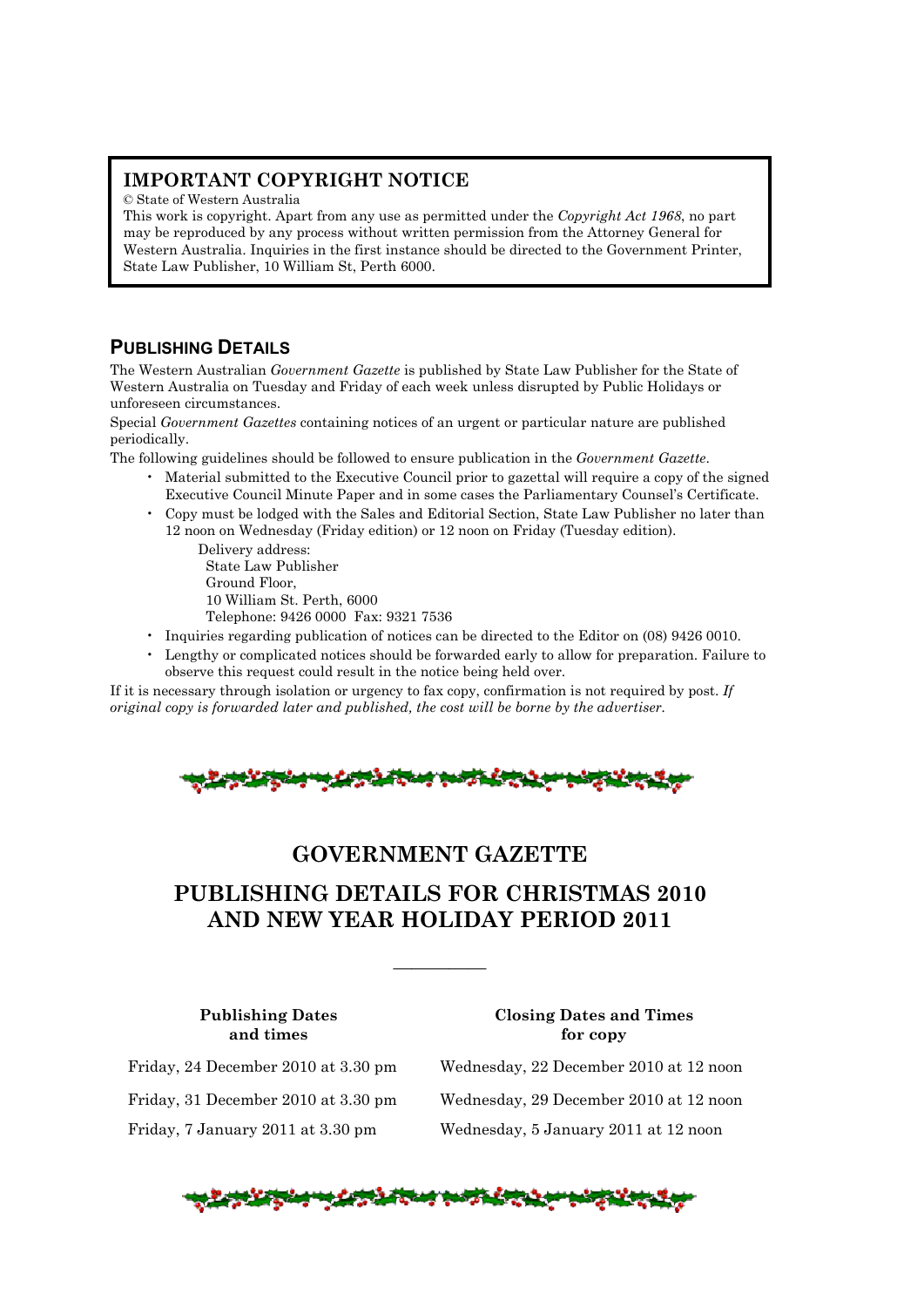# **— PART 1 —**

## **PROCLAMATIONS**

**AA101** 

#### **CONTROL OF VEHICLES (OFF-ROAD AREAS) ACT 1978**

PROCLAMATION

Western Australia *By His Excellency Doctor Kenneth Comninos Michael, Companion of the Order of Australia, Governor of the State of Western Australia*  KENNETH COMNINOS MICHAEL Governor

[L.S.]

I, the Governor, acting under the *Control of Vehicles (Off-road Areas) Act 1978* section 4(3) and with the advice and consent of the Executive Council, vary, with effect from the day after the day on which this proclamation is published in the *Gazette*, the proclamation published in the *Gazette* on 5 October 1979 at pages 3079- 80 and subsequently varied from time to time by inserting, in the Schedule after Part 35, the following Part—

#### **PART 36**

All that portion of land comprising the Shire of Murray as promulgated in the *Gazette* of

9 December 1966 page 3259; and 18 October 1968 page 3105; and 25 October 1968 page 3151; and 4 February 1972 page 216; and 3 June 1983 page 1704; and 26 May 1995 page 1960; and 19 July 1996 pages 3476-8; and 31 December 1996 pages 7252-3; and 18 June 1999 page 2653.

Given under my hand and the Public Seal of the State on 14 December 2010.

———————————

By Command of the Governor,

JOHN CASTRILLI, Minister for Local Government.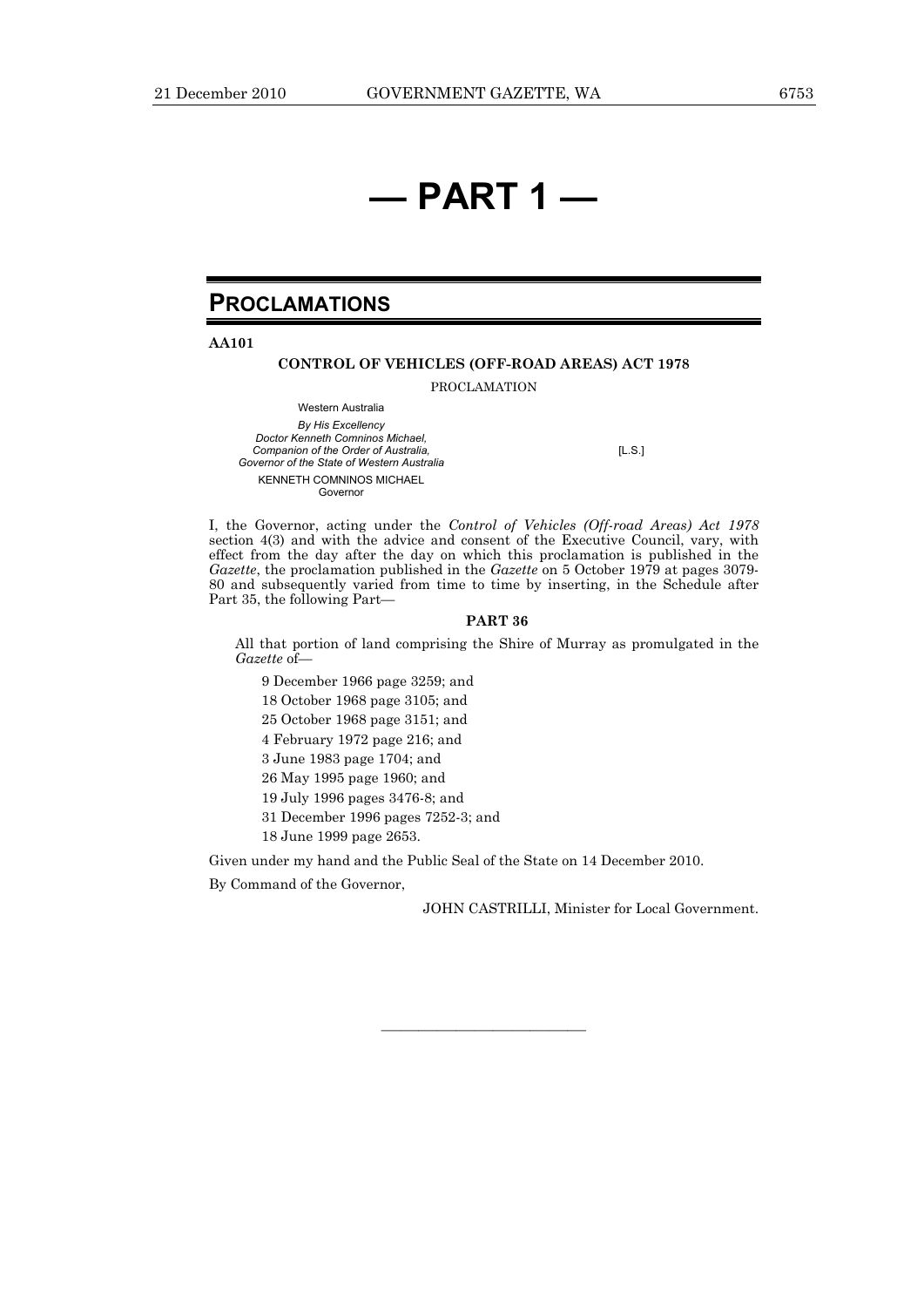## **EDUCATION**

**ED301\*** 

School Education Act 1999

## **School Education Amendment Regulations 2010**

Made by the Governor in Executive Council.

## **1. Citation**

 These regulations are the *School Education Amendment Regulations 2010*.

## **2. Commencement**

These regulations come into operation as follows —

- (a) regulations 1 and  $2$  on the day on which these regulations are published in the *Gazette*;
- (b) the rest of the regulations on 1 January 2011.

## **3. Regulations amended**

 These regulations amend the *School Education Regulations 2000*.

## **4. Regulation 63 amended**

In regulation 63(1) delete "\$12 000" and insert:

\$17 000

## **5. Regulation 102 amended**

In regulation 102(2) delete "\$7 500" and insert:

\$10 500

By Command of the Governor,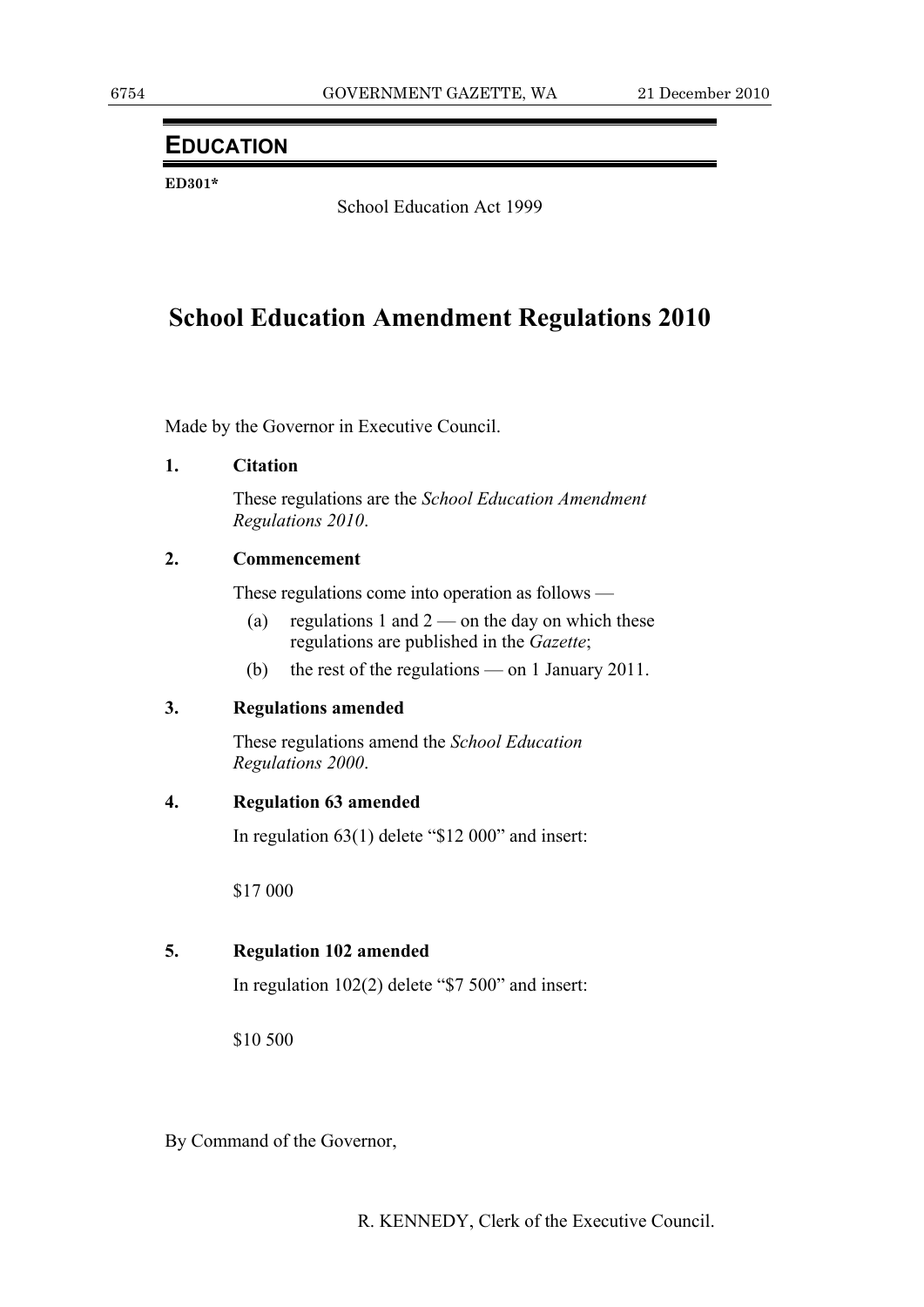## **JUSTICE**

**JU301\*** 

Criminal Procedure Act 2004 Juries Act 1957 Criminal Appeals Act 2004 Sentencing Act 1995

## **Criminal Procedure Amendment Rules 2010**

Made by the Judges of the Supreme Court.

## **1. Citation**

These rules are the *Criminal Procedure Amendment Rules 2010*.

## **2. Commencement**

These rules come into operation as follows —

- (a) rules 1 and 2 on the day on which these rules are published in the *Gazette*;
- (b) the rest of the rules on the day after that day.

## **3. Rules amended**

These rules amend the *Criminal Procedure Rules 2005*.

## **4. Rule 51 amended**

- (1) Before rule 51(1) insert:
	- $(1A)$  In this rule —

*media manager*, of a court, means the person who, on behalf of the court, manages its relations with media organisations;

*media organisation* means an organisation that disseminates news or information to the public through the press or by means of radio, television or the internet.

(2) In rule  $51(1)$  delete "a registrar" and insert:

the court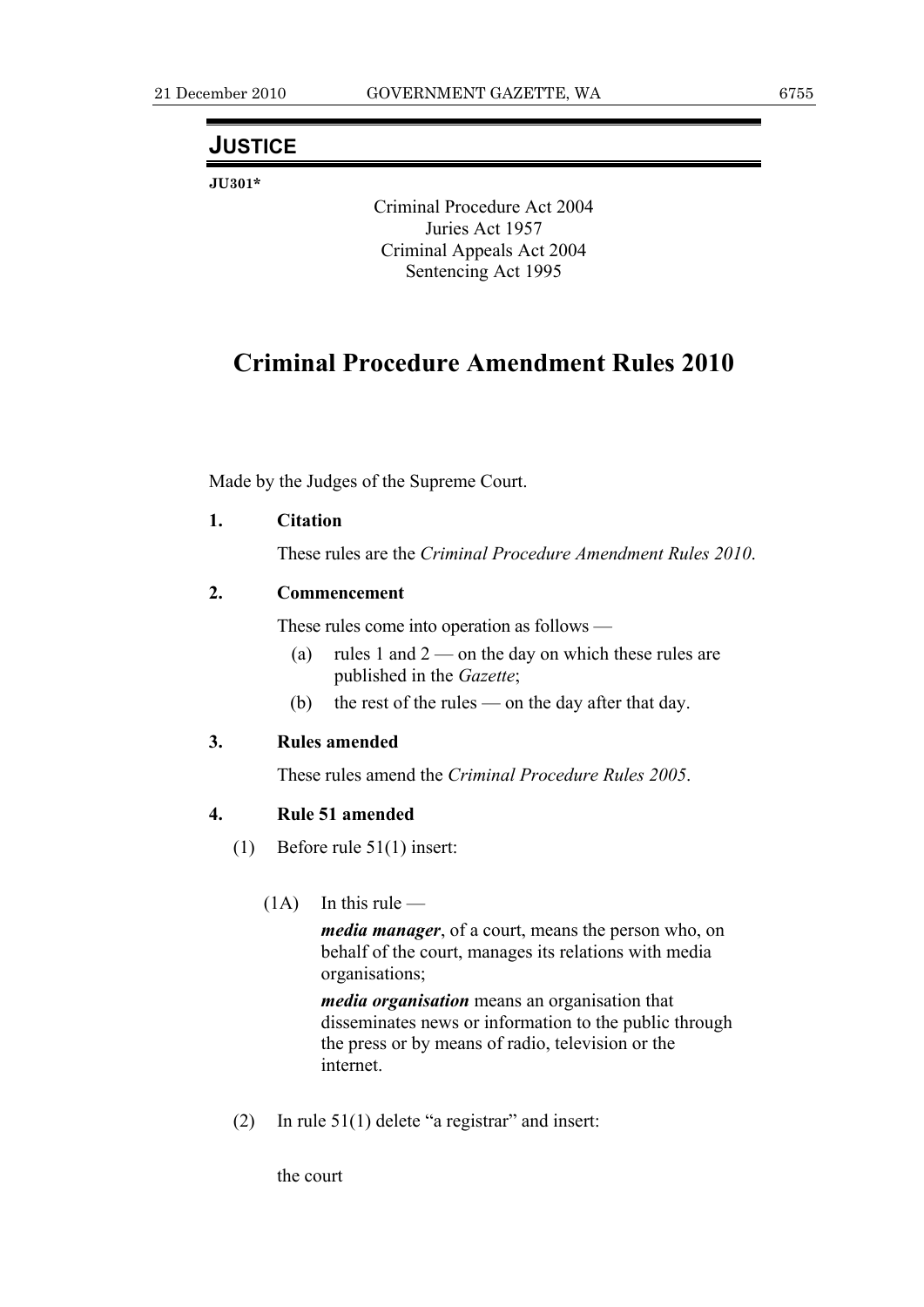- (3) Delete rule 51(2) and (3) and insert:
	- (2A) The application
		- (a) may be made orally to the court's media manager if —
			- (i) it is made by a person employed by a media organisation; and
			- (ii) the court, on a written application made under this rule by another such person, has already granted leave to that other person to inspect or obtain a copy of the record the subject of the application;

but

- (b) otherwise must be made in writing to the court and must set out the grounds of the application.
- (2B) The applicant need not give notice of the application to any party to the case unless an order is made under subrule  $(4)(b)$ .
	- (2) On an oral application made under subrule (2A)(a), the court's media manager —
		- (a) may grant the application if satisfied the court has already granted leave to another person who is employed by a media organisation to inspect or obtain a copy of the record the subject of the application; but
		- (b) otherwise must refuse the application.
- (3A) If under subrule (2)(a) the court's media manager grants an oral application, the application must be granted on the same terms and subject to the same conditions (if any) that were imposed by the court when it gave leave to the other person employed by a media organisation.
	- (3) A person whose oral application is refused under subrule (2)(b) may make a written application under subrule  $(2A)(b)$ .
- (4A) A judge or a registrar may deal with a written application.
- (4B) A judge may refer a written application to a registrar.
- (4C) A registrar may refer a written application to a judge.
- (4) In rule 51(4) delete "A registrar —" and insert:

A judge or a registrar dealing with a written application —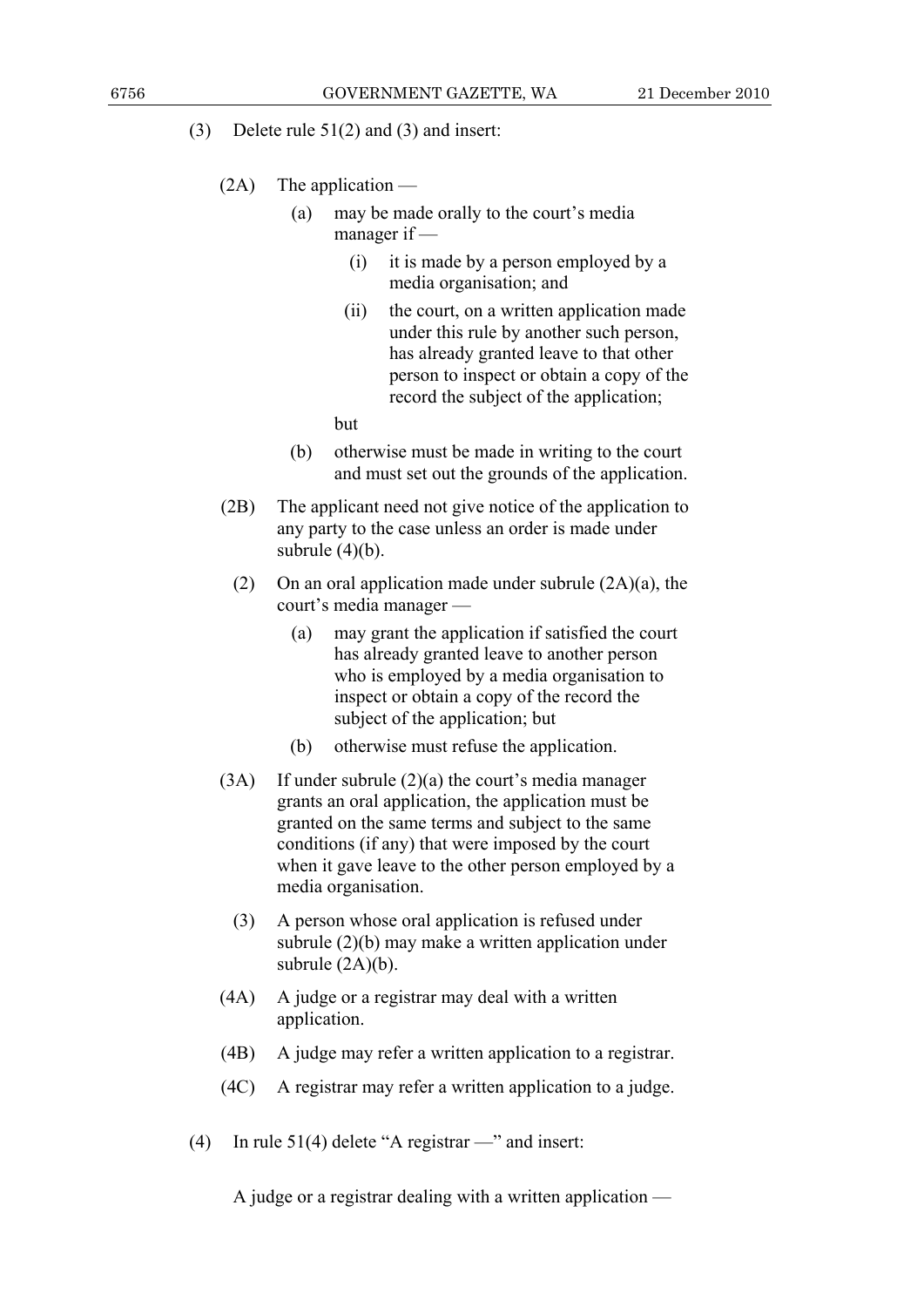(5) In rule 51(5) delete the passage that begins with "a registrar," and ends with "copy." and insert:

> a judge or a registrar dealing with a written application, if satisfied the applicant has sufficient cause to be granted leave, may grant the application.

- (6) After rule 51(5) insert:
	- (6A) A judge or a registrar may grant an application subject to conditions.
	- (6B) If a person, pursuant to leave granted under this rule, wants to obtain a copy of a record, the person must pay, or make arrangements to pay, the cost of the court supplying the copy, unless the court orders otherwise.

Dated: 17 December 2010.

Judges' signatures:

| W. S. MARTIN           | <b>RALPH SIMMONDS</b>  |
|------------------------|------------------------|
| M. J. MURRAY           | P. D. BLAXELL          |
| C. J. McLURE           | <b>MICHAEL J. BUSS</b> |
| C. PULLIN              | <b>ANDREW BEECH</b>    |
| <b>ERIC M. HEENAN</b>  | D. W. NEWNES           |
| R. Le MIERE            | <b>ROBERT MAZZA</b>    |
| <b>CAROLYN JENKINS</b> | J. ALLANSON            |

———————————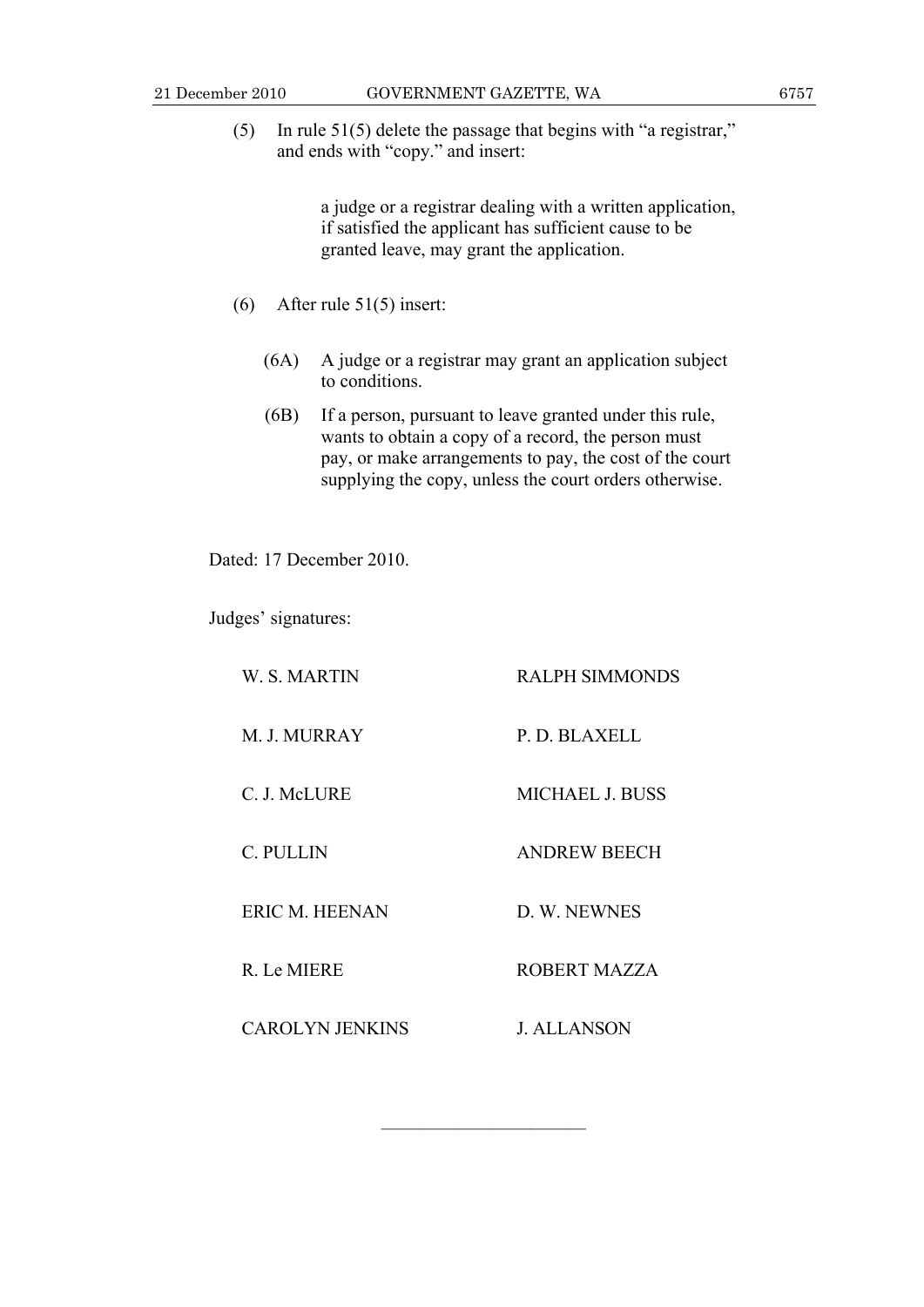## **LOCAL GOVERNMENT**

**LG301\*** 

Local Government Act 1995

## **Local Government (Audit) Amendment Regulations 2010**

Made by the Governor in Executive Council.

## **1. Citation**

 These regulations are the *Local Government (Audit) Amendment Regulations 2010*.

## **2. Commencement**

These regulations come into operation as follows —

- (a) regulations 1 and  $2$  on the day on which these regulations are published in the *Gazette*;
- (b) the rest of the regulations on the day after that day.

## **3. Regulations amended**

 These regulations amend the *Local Government (Audit) Regulations 1996*.

## **4. Regulation 13 amended**

In regulation 13 delete the Table and insert:

| 1 apie                           |                                   |                                 |  |  |
|----------------------------------|-----------------------------------|---------------------------------|--|--|
| <b>Local Government Act 1995</b> |                                   |                                 |  |  |
| s. 2.25                          | s. 3.12                           | s. 3.16                         |  |  |
| s. 3.18                          | s. 3.32                           | s. 3.40A                        |  |  |
| s. 3.50                          | s. 3.51                           | s. $3.52(4)$                    |  |  |
| s. 3.57                          | s. $3.58(3)$ and<br>(4)           | s. $3.59(2)$ , (4)<br>and $(5)$ |  |  |
| s. $4.17(3)$                     | s. $4.20(2)$ , $(4)$<br>and $(5)$ | s. $4.32(4)$ and<br>(6)         |  |  |
| s. 4.35                          | s. $4.39(2)$                      | s. 4.41                         |  |  |

**Table**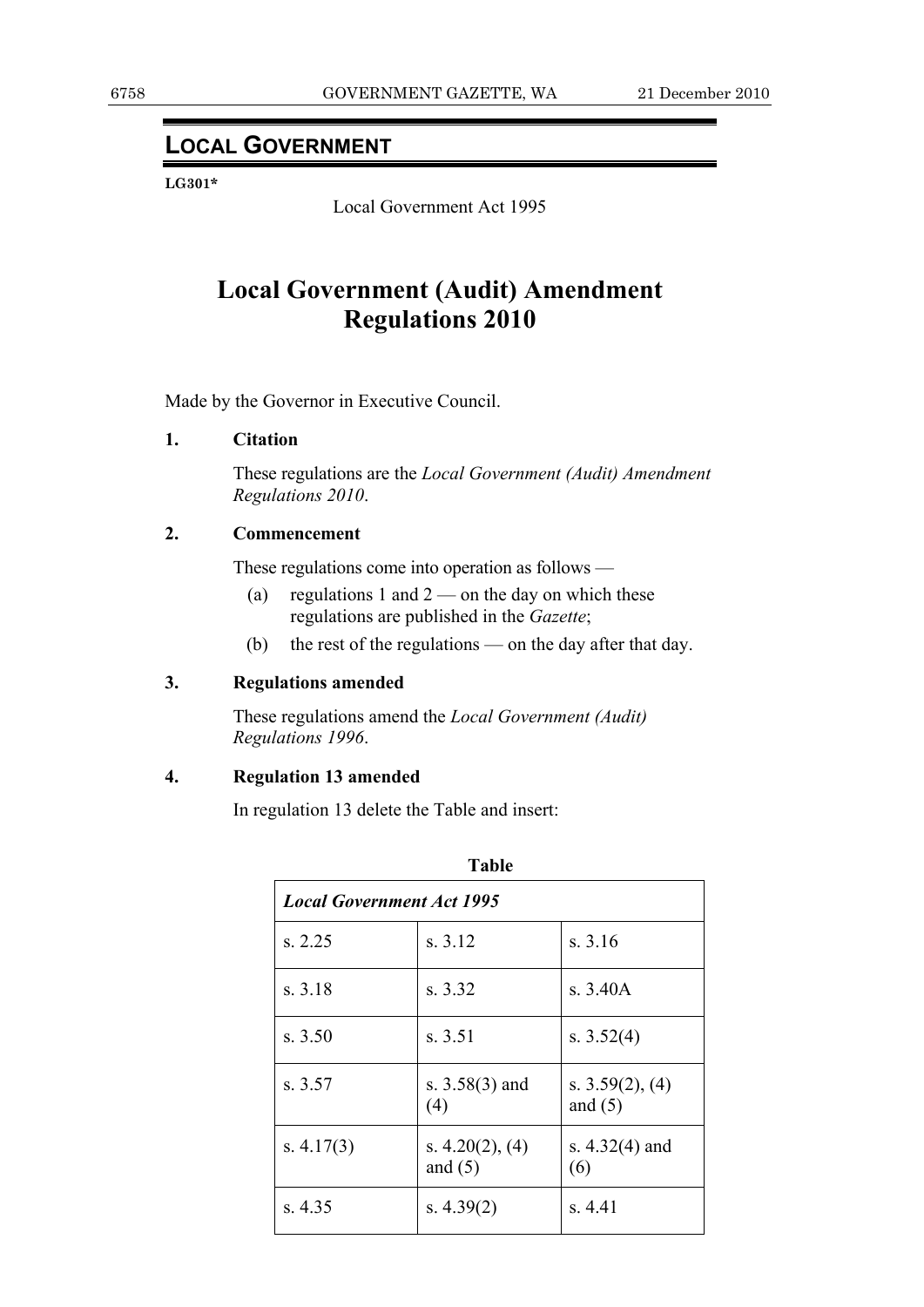| <b>Local Government Act 1995</b> |              |                         |  |  |  |
|----------------------------------|--------------|-------------------------|--|--|--|
| s. $4.43(1)$                     | s. 4.47      | s. $4.61(2)$ and<br>(3) |  |  |  |
| s.4.64                           | s. 5.4       | s. 5.5                  |  |  |  |
| s. 5.7                           | s. 5.8       | s. 5.10                 |  |  |  |
| s. 5.12                          | s. 5.15      | s. 5.16                 |  |  |  |
| s. 5.17                          | s. 5.18      | s. 5.21                 |  |  |  |
| s. 5.22                          | s. 5.23      | s. 5.24                 |  |  |  |
| s. 5.27                          | s. $5.29(1)$ | s. 5.32                 |  |  |  |
| s. 5.33                          | s. $5.36(4)$ | s. $5.37(2)$ and<br>(3) |  |  |  |
| s. 5.38                          | s. 5.39      | s. 5.42                 |  |  |  |
| s. 5.43                          | s. $5.44(2)$ | s. $5.45(1)(b)$         |  |  |  |
| s. 5.46                          | s. 5.50      | s. 5.53                 |  |  |  |
| s. 5.54                          | s. 5.55      | s. 5.56                 |  |  |  |
| s. 5.66                          | s. 5.67      | s. $5.68(2)$            |  |  |  |
| s. 5.70                          | s. 5.71      | s. 5.73                 |  |  |  |
| s. 5.75                          | s. 5.76      | s. 5.77                 |  |  |  |
| s. 5.88                          | s. 5.94      | s. 5.95                 |  |  |  |
| s. 5.96                          | s. 5.98      | s. $5.98A(1)$           |  |  |  |
| s. 5.99                          | s. 5.99A     | s. 5.100                |  |  |  |
| s. 5.103                         | s. 5.120     | s. 5.121                |  |  |  |
| s.6.8                            | s. 6.12      | s. 6.13                 |  |  |  |
| s. $6.16(1)$ and<br>(3)          | s. $6.17(3)$ | s. 6.19                 |  |  |  |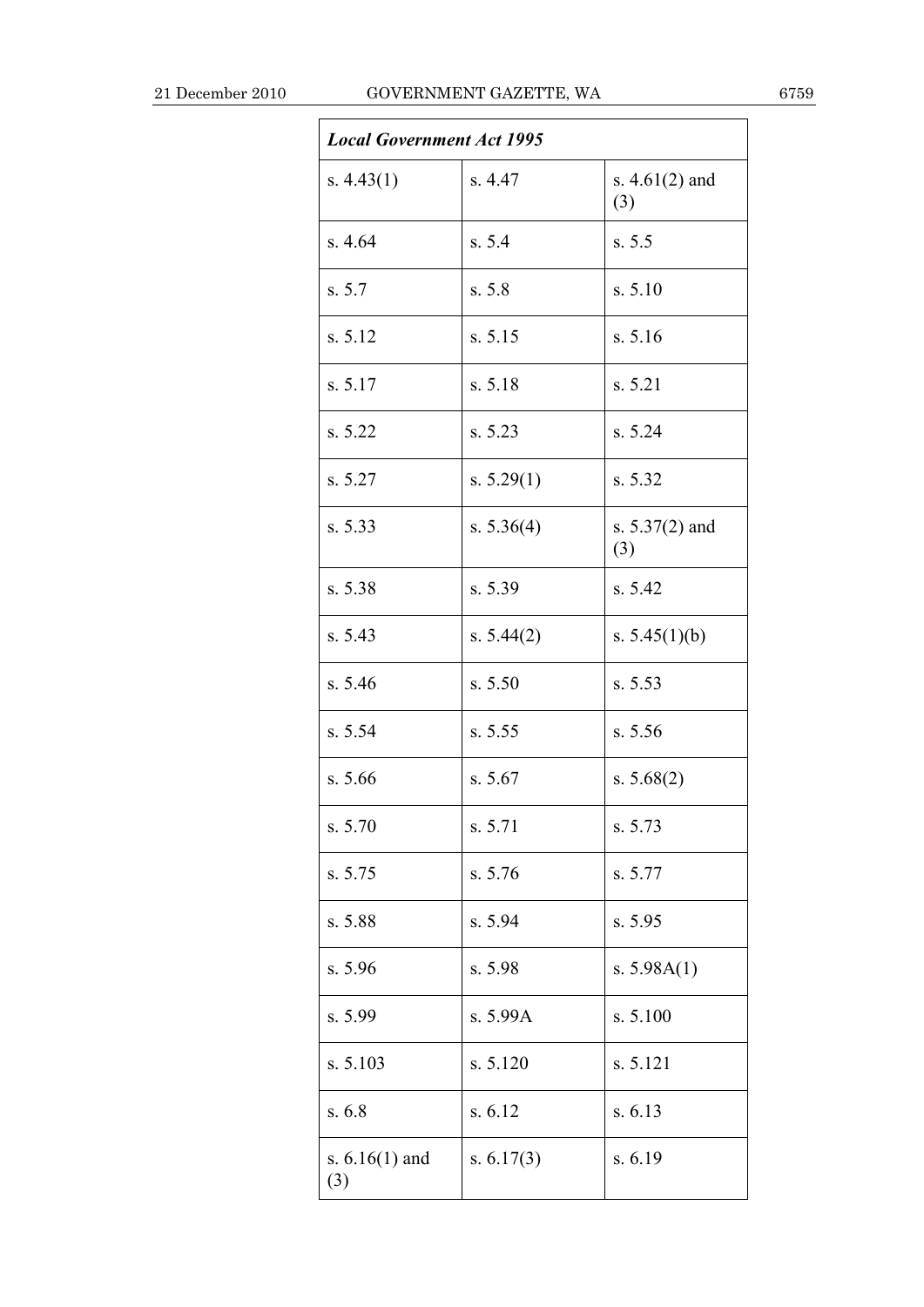| <b>Local Government Act 1995</b> |                                          |              |  |
|----------------------------------|------------------------------------------|--------------|--|
| s. 6.41                          | s. $6.76(6)$                             | s. 7.1A      |  |
| s. 7.1B                          | s. 7.3                                   | s. 7.12A     |  |
| s.9.4                            | s. $9.6(5)$                              | s. $9.29(2)$ |  |
| <b>Regulations 1996</b>          | <b>Local Government (Administration)</b> |              |  |
| r. 5                             | r. 6                                     | r. 8         |  |
| r. 9                             | r. 10                                    | r. 11        |  |
| r. 12                            | r. 13                                    | r. $14(1)$   |  |
| r. 14A                           | r. 18A                                   | r. 18B       |  |
| r. 18C                           | r. 18D                                   | r. 18E       |  |
| r. 18F                           | r. 18G                                   | r. 19        |  |
| r. 19B                           | r. 19C                                   | r. 19D       |  |
| r. 22                            | r. 23                                    | r. 28        |  |
| r. 30                            | r. 31                                    | r. 33        |  |
| r. 33A                           | r. 34                                    | r. 34A       |  |
| r. 34AA                          | r. 34AB                                  | r. 34B       |  |
| r. 34C                           |                                          |              |  |

| <b>Local Government (Audit) Regulations 1996</b>     |          |        |  |  |
|------------------------------------------------------|----------|--------|--|--|
| $r1$ . 7                                             |          |        |  |  |
| <b>Local Government (Elections) Regulations 1997</b> |          |        |  |  |
| r. 7                                                 | r. 8     | r. 13  |  |  |
| r. 17                                                | r. 26(4) | r. 30G |  |  |
| r. 30H                                               | r. $40$  | r. 81  |  |  |

Ī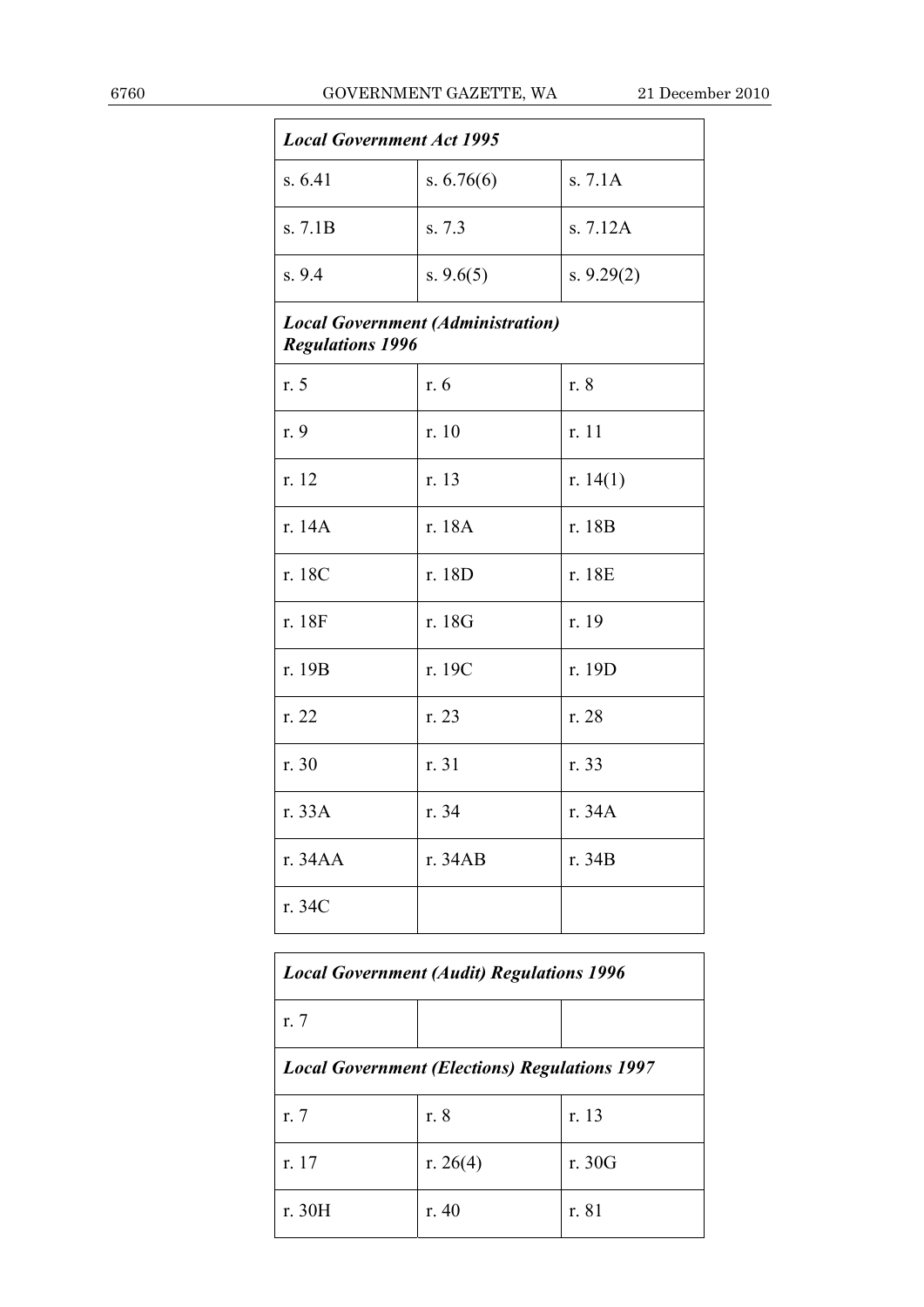| <b>Local Government (Financial Management)</b><br><b>Regulations 1996</b>  |                             |                      |  |  |
|----------------------------------------------------------------------------|-----------------------------|----------------------|--|--|
| r. 5                                                                       | r. 6                        |                      |  |  |
| <b>Local Government (Functions and General)</b><br><b>Regulations 1996</b> |                             |                      |  |  |
| r. 3                                                                       | r. 7                        | r. 9                 |  |  |
| r. 10                                                                      | r. 11A                      | r. 11                |  |  |
| r. 12                                                                      | r. $14(1)$ , (3) and<br>(5) | r. 15                |  |  |
| r. 16                                                                      | r. 17                       | r. $18(1)$ and $(4)$ |  |  |
| r. 19                                                                      | r. 21                       | r. 22                |  |  |
| r. 23                                                                      | r. 24                       | r. 24E               |  |  |
| <b>Local Government (Miscellaneous Provisions)</b><br>Act 1960             |                             |                      |  |  |
| s. $245A(5)(aa)$                                                           |                             |                      |  |  |
| <b>Caravan Parks and Camping Grounds Act 1995</b>                          |                             |                      |  |  |
| s. $14(1)$                                                                 | s. $21(1)$                  |                      |  |  |
| <b>Cemeteries Act 1986</b>                                                 |                             |                      |  |  |
| s. 40                                                                      |                             |                      |  |  |

By Command of the Governor,

R. KENNEDY, Clerk of the Executive Council.

———————————

٦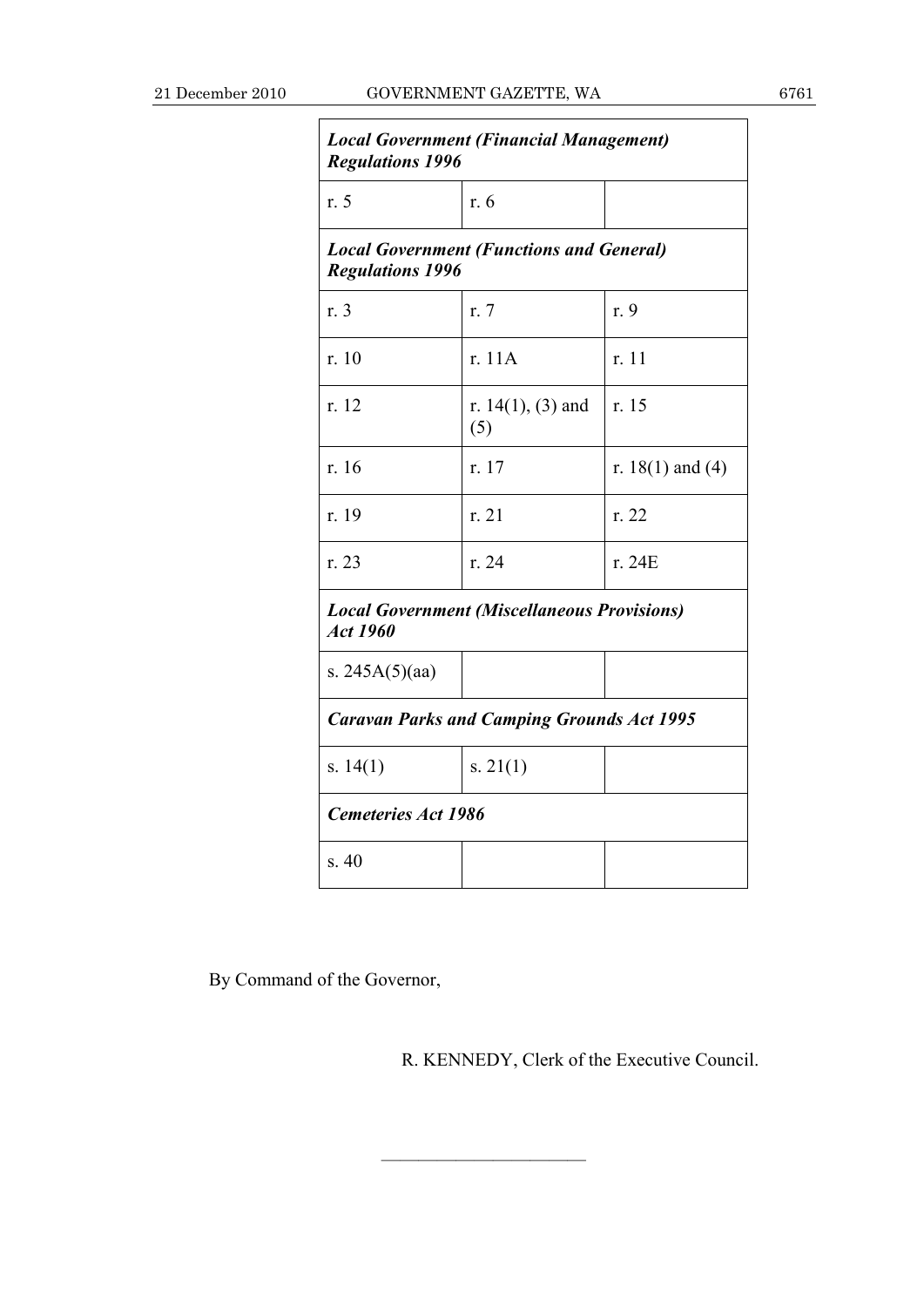**LG302\*** 

Dog Act 1976

## **Dog Amendment Regulations 2010**

Made by the Governor in Executive Council.

## **1. Citation**

These regulations are the *Dog Amendment Regulations 2010*.

## **2. Commencement**

These regulations come into operation as follows —

- (a) regulations 1 and  $2$  on the day on which these regulations are published in the *Gazette*;
- (b) the rest of the regulations on the day after that day.

## **3. Regulations amended**

These regulations amend the *Dog Regulations 1976*.

## **4. Regulation 7A inserted**

After regulation 6 insert:

## **7A. Exemption from registration for dogs in custody of prescribed body**

———————————

For the purposes of section  $7(3)(b)(iii)$  of the Act the Western Australian Greyhound Racing Association established under the *Western Australian Greyhound Racing Association Act 1981* is prescribed.

By Command of the Governor,

R. KENNEDY, Clerk of the Executive Council.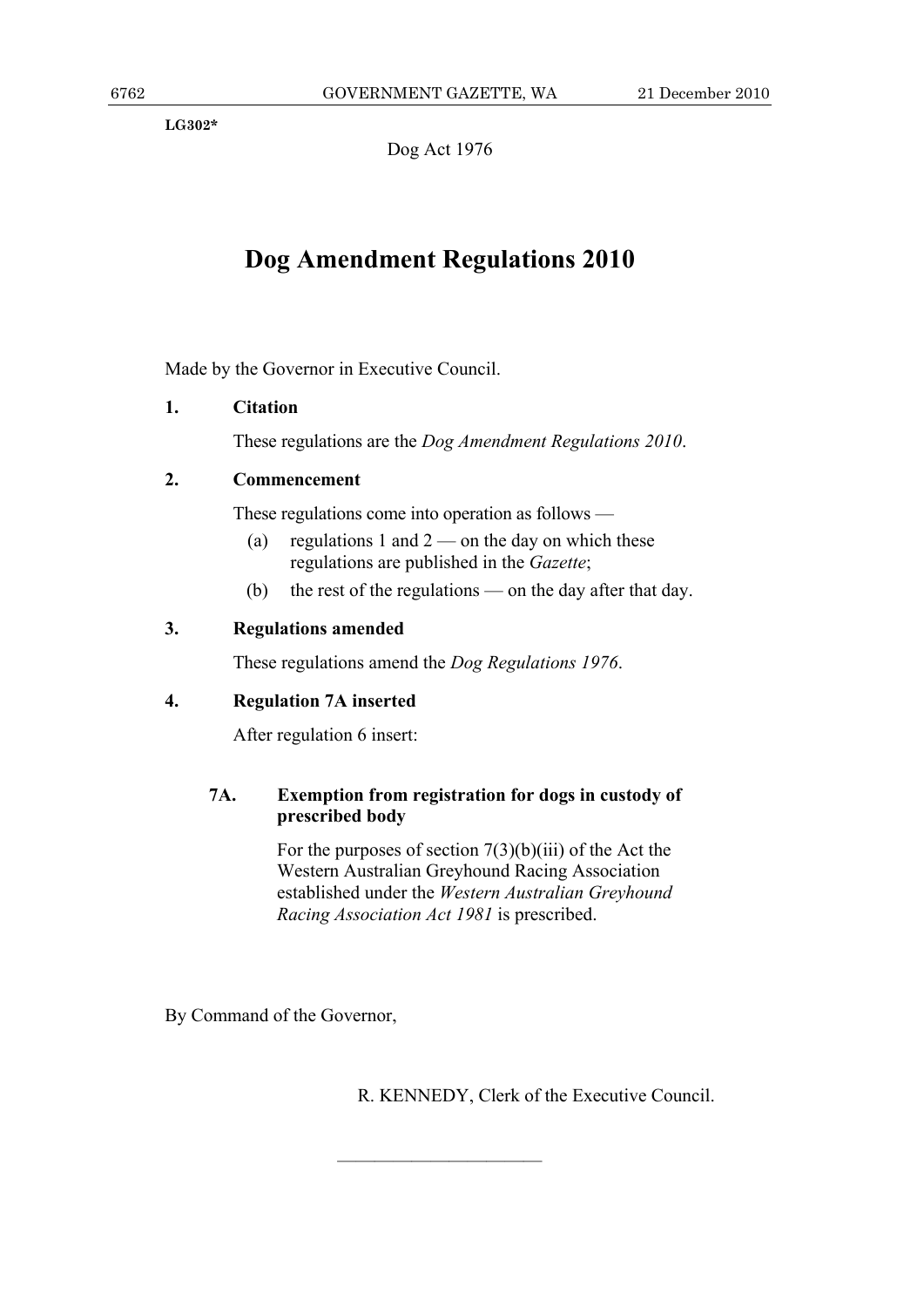## **LOTTERY WEST**

**LO301\*** 

Lotteries Commission Act 1990

## **Lotteries Commission (Saturday Lotto) Amendment Rules (No. 3) 2010**

Made by the Lotteries Commission under section 28(1) of the Act.

## **1. Citation**

 These rules are the *Lotteries Commission (Saturday Lotto) Amendment Rules (No. 3) 2010*.

## **2. Commencement**

These rules come into operation as follows —

- (a) rules 1 and  $2$  on the day on which these rules are published in the *Gazette*;
- (b) the rest of the rules on 23 January 2011.

## **3. Rules amended**

 These rules amend the *Lotteries Commission (Saturday Lotto) Rules 1996*.

## **4. Rule 20 amended**

In rule 20:

(a) in paragraph (e) delete "number," and insert:

number;

- (b) after paragraph (e) insert:
	- (f) in relation to draw 3081 on 29 January 2011 and all subsequent draws — division 6, if one or 2 winning numbers and 2 supplementary numbers,

## **5. Rule 24 amended**

In rule 24 after "division 2, 3 or 4" insert:

 (or, in relation to draw 3081 on 29 January 2011 and all subsequent draws, division 5)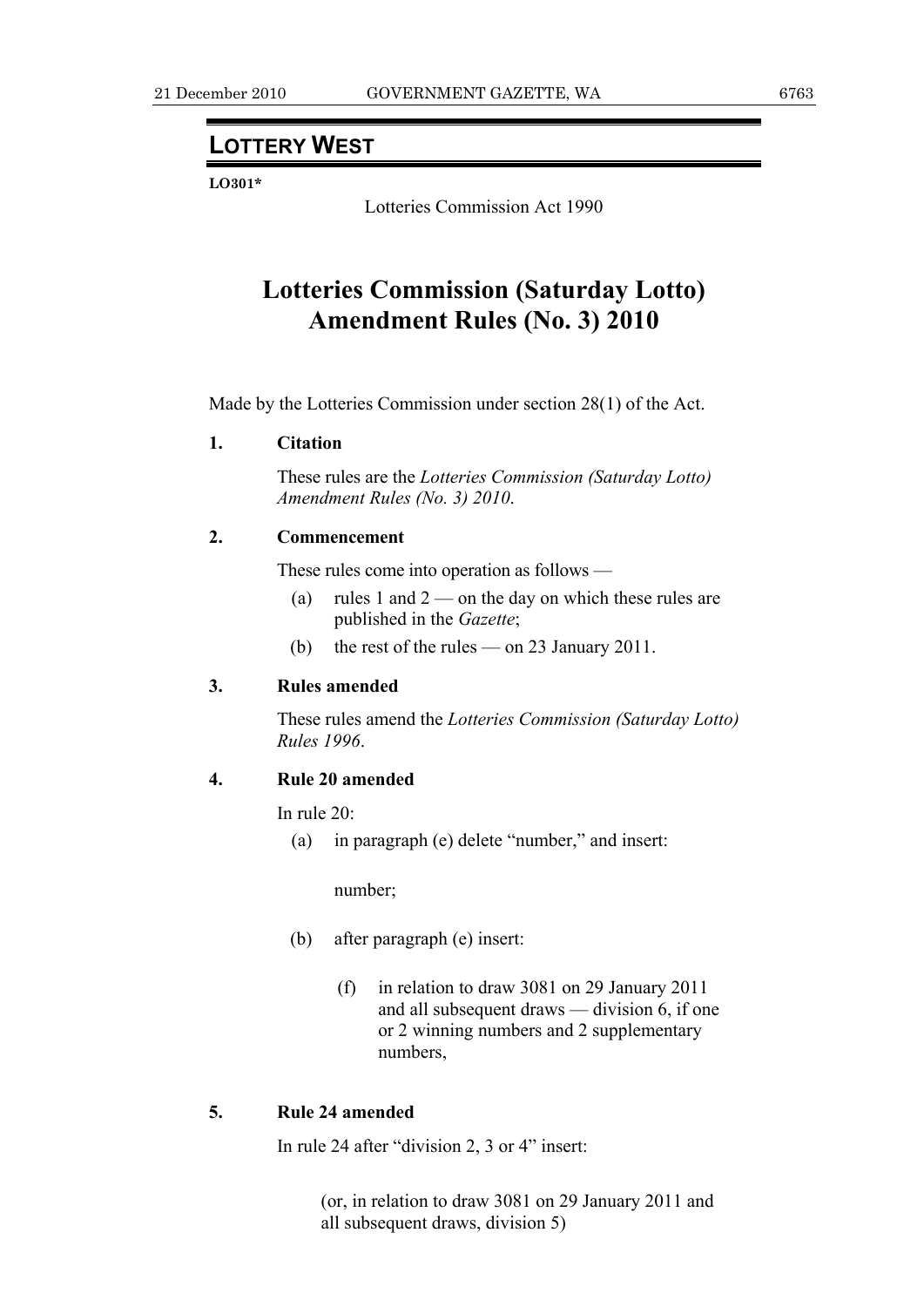#### **6. Rule 28 amended**

In rule  $28(1A)$ , (1) and (2) delete "4 or 5" and insert:

4, 5 or 6

## **7. Schedule 1 amended**

(1) In Schedule 1 after the heading insert:

## **Part 1** — **Formula applicable up to and including draw 3079 on 22 January 2011**

(2) At the end of Schedule 1 insert:

## **Part 2** — **Formula applicable to draw 3081 on 29 January 2011 and subsequent draws**

The unit cost of entering a Saturday lotto draw is made up of a subscription of 60 cents per game and an agent's component.

The agent's component is calculated as 9% of the total subscription amount for a particular week's entry, rounded\* (where necessary) to the nearest 5 cent multiple.

## $((G \times $0.60) \times .09 \rightarrow rounded) \times W = T$

where —

| G  | $=$      | No. of games entered in a draw                            |
|----|----------|-----------------------------------------------------------|
| W. |          | No. of weeks the entry spans                              |
| т  | $\equiv$ | Total agent's component cost payable by the<br>subscriber |
|    |          |                                                           |

## **Examples:**

The total cost of entry for a Slikpik 25 entry for a single Saturday lotto draw is calculated as follows —

Subscription for one week

| <b>Total cost of entry</b>               | $=$ | \$16.35 |
|------------------------------------------|-----|---------|
| 9% of subscription $[.09 \times $15.00]$ | $=$ | \$1.35  |
| [25 games $\omega$ \$0.60 each]          |     | \$15.00 |

The total cost of entry for a System 8 entry for a single Saturday lotto draw is calculated as follows —

Subscription for one week

| <b>Total cost of entry</b>               | $=$ | \$18.30 |
|------------------------------------------|-----|---------|
| Rounded using "bankers rounding"         | $=$ | \$1.50  |
| 9% of subscription $[.09 \times $16.80]$ | $=$ | \$1.512 |
| [28 games $\omega$ \$0.60 each]          |     | \$16.80 |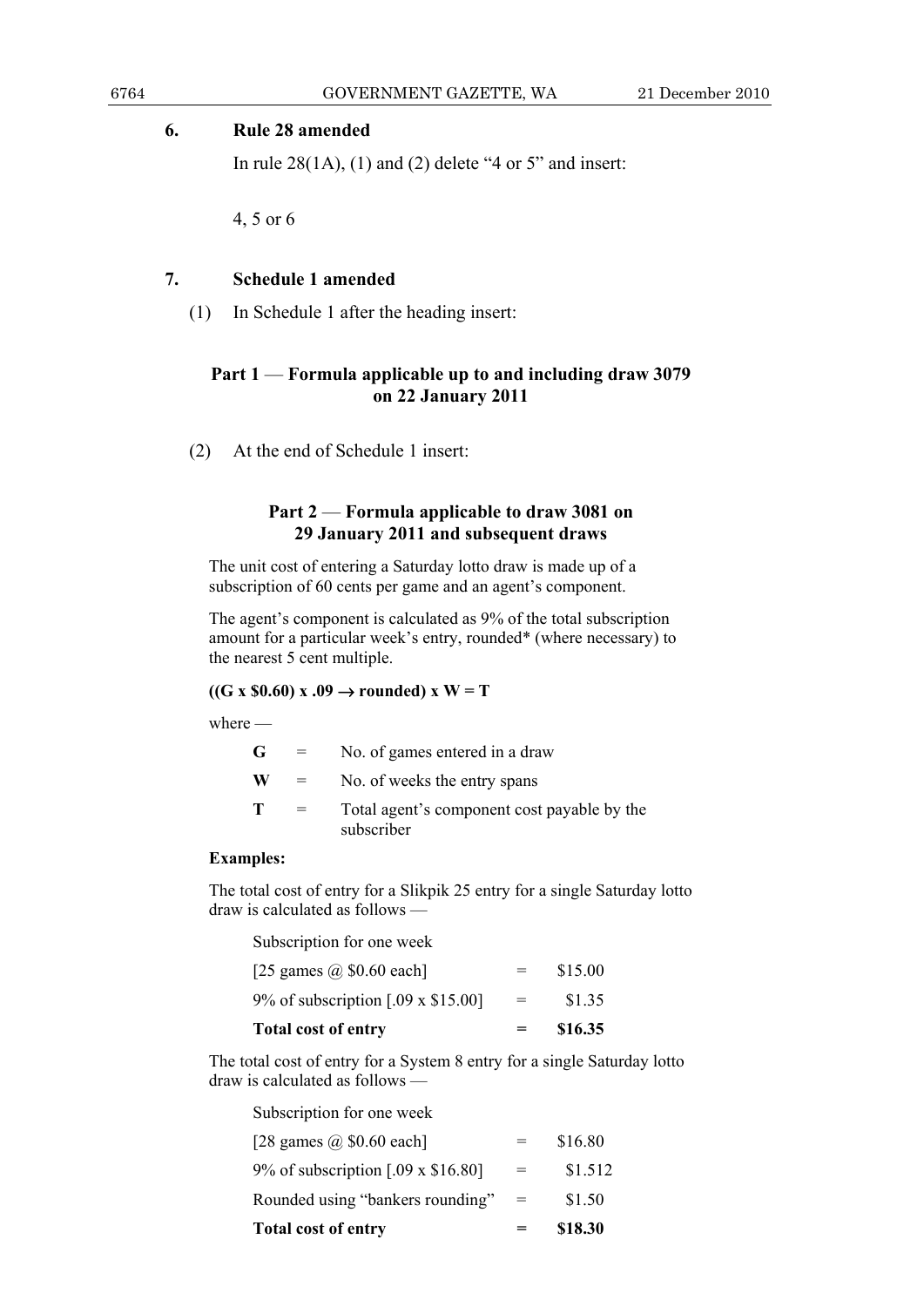The total cost of entry for a 6 game board System 9 entry for a single Saturday lotto draw is calculated as follows —

Subscription for one week

| <b>Total cost of entry</b>           |     | \$329.60 |
|--------------------------------------|-----|----------|
| Rounded using "bankers rounding" $=$ |     | \$27.20  |
| 9% of subscription [.09 x \$302.40]  | $=$ | \$27.216 |
| [6 x 84 games $\omega$ \$0.60 each]  |     | \$302.40 |

The total cost of entry for a Slikpik 25 entry spanning 10 weeks of Saturday lotto is calculated as follows —

Subscription for one week

| Total cost of entry for 10 weeks         | \$163.50 |
|------------------------------------------|----------|
| Total cost of entry for one week         | \$16.35  |
| 9% of subscription $[.09 \times $15.00]$ | \$1.35   |
| [25 games $\omega$ \$0.60 each]          | \$15.00  |

\* Rounding is calculated using the method known as "bankers rounding" or "round-to-even" rounding.

#### **8. Schedule 2 amended**

 (1) Delete the heading to Schedule 2 and the reference after it and insert:

## **Schedule 2 — System entry prizes**

 $[r. 21(2)]$ 

## **Part 1** — **Prizes applicable up to and including draw 3079 on 22 January 2011**

(2) At the end of Schedule 2 insert:

## **Part 2** — **Prizes applicable to draw 3081 on 29 January 2011 and subsequent draws**

|                                  |                                       | <b>NUMBER OF PRIZES</b> |   |                |    |    |    |     |     |     |     |     |      |      |      |      |      |
|----------------------------------|---------------------------------------|-------------------------|---|----------------|----|----|----|-----|-----|-----|-----|-----|------|------|------|------|------|
| <b>WINNING</b><br><b>NUMBERS</b> | <b>PRIZE TAKE</b><br><b>DIVISIONS</b> |                         |   | <b>SYSTEMS</b> |    |    |    |     |     |     |     |     |      |      |      |      |      |
|                                  |                                       | 5                       | 4 | 7              | 8  | 9  | 10 | 11  | 12  | 13  | 14  | 15  | 16   | 17   | 18   | 19   | 20   |
| Six and two<br>supplementaries   |                                       |                         |   |                |    |    |    |     |     |     |     |     |      |      |      |      |      |
|                                  |                                       |                         |   |                |    |    |    |     |     |     |     |     |      |      |      |      |      |
|                                  |                                       |                         |   | ۰              | 12 | 12 | 12 | 12  | 12  | 12  | 12  | 12  | 12   | 12   | 12   | 12   | 12   |
|                                  | 3                                     |                         |   |                |    | 6  | 12 | 18  | 24  | 30  | 36  | 42  | 48   | 54   | 60   | 66   | 72   |
|                                  | 4                                     |                         |   | ۰              | 15 | 45 | 90 | 150 | 225 | 315 | 420 | 540 | 675  | 825  | 990  | 1170 | 1365 |
|                                  | 5                                     |                         |   |                | ۰  | 20 | 80 | 180 | 320 | 500 | 720 | 980 | 1280 | 1620 | 2000 | 2420 | 2880 |
|                                  | 6                                     |                         |   |                |    |    | 15 | 51  | 114 | 210 | 345 | 525 | 756  | 1044 | 1395 | 1815 | 2310 |
| Six and one<br>supplementary     |                                       |                         |   |                |    |    |    |     |     |     |     |     |      |      |      |      |      |
|                                  |                                       |                         |   |                |    |    |    |     |     |     |     |     |      |      |      |      |      |
|                                  | 2                                     |                         | ۰ | 6              | 6  | 6  | 6  | 6   | 6   | 6   | 6   | 6   | 6    | 6    | 6    | 6    | 6    |
|                                  | 3                                     |                         |   | ۰              | 6  | 12 | 18 | 24  | 30  | 36  | 42  | 48  | 54   | 60   | 66   | 72   | 78   |
|                                  | 4                                     |                         |   |                | 15 | 45 | 90 | 150 | 225 | 315 | 420 | 540 | 675  | 825  | 990  | 1170 | 1365 |
|                                  |                                       |                         |   |                |    | 20 | 60 | 120 | 200 | 300 | 420 | 560 | 720  | 900  | 1100 | 1320 | 1560 |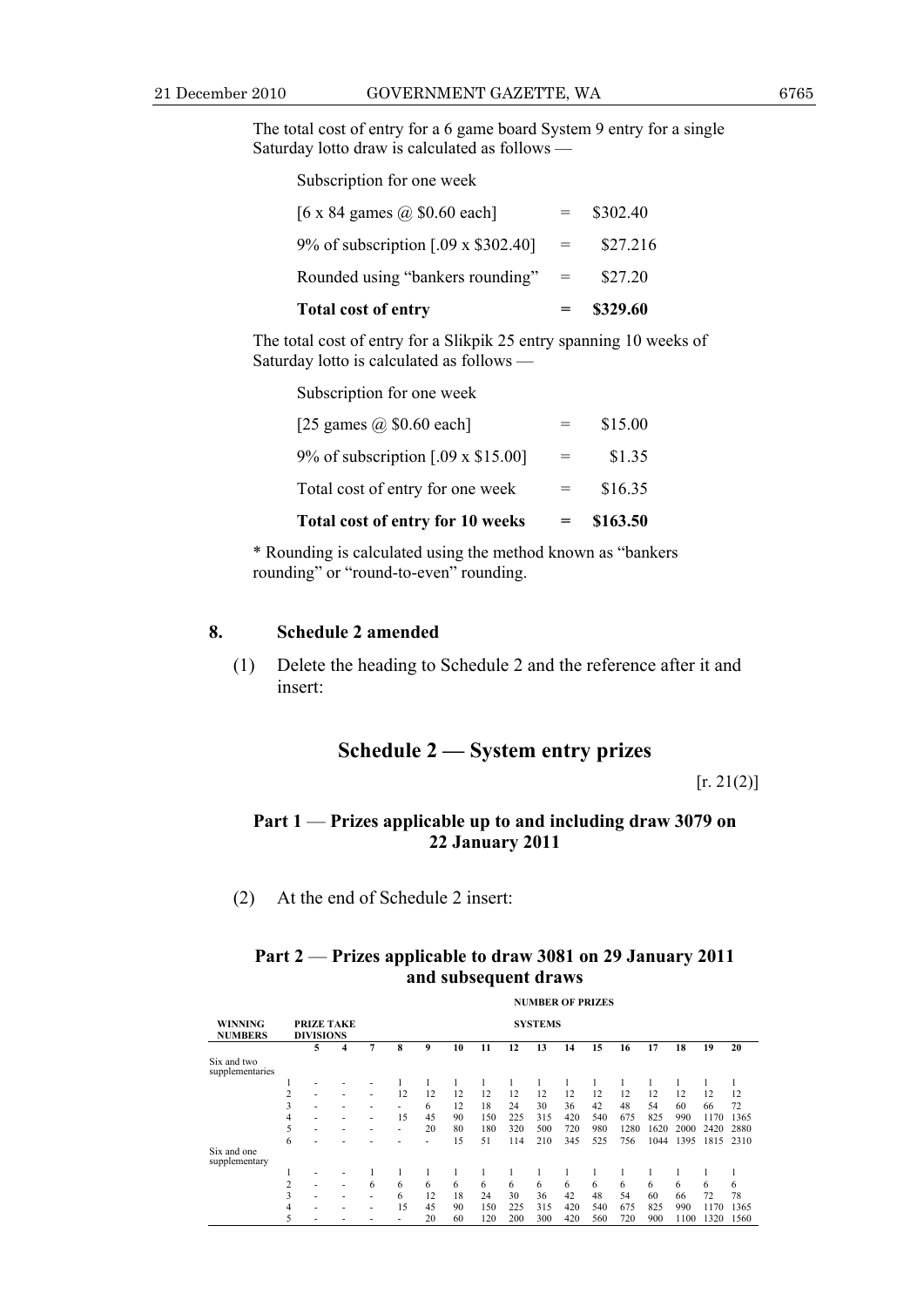**NUMBER OF PRIZES** 

| <b>WINNING</b><br><b>NUMBERS</b> |                     | <b>PRIZE TAKE</b><br><b>DIVISIONS</b> |                         |                      |                               |                                 |                               |                |                | <b>SYSTEMS</b> |                    |                |                |                |              |                |                                |
|----------------------------------|---------------------|---------------------------------------|-------------------------|----------------------|-------------------------------|---------------------------------|-------------------------------|----------------|----------------|----------------|--------------------|----------------|----------------|----------------|--------------|----------------|--------------------------------|
|                                  |                     | 5                                     | $\overline{\mathbf{4}}$ | 7                    | 8                             | 9                               | 10                            | 11             | 12             | 13             | 14                 | 15             | 16             | 17             | 18           | 19             | 20                             |
| Six                              |                     |                                       |                         |                      |                               |                                 |                               |                |                |                |                    |                |                |                |              |                |                                |
|                                  | 1                   | ä,                                    | ٠                       | $\mathbf{1}$         | $\mathbf{1}$                  | $\mathbf{1}$                    | $\mathbf{1}$                  | $\mathbf{1}$   | $\mathbf{1}$   | $\mathbf{1}$   | $\mathbf{1}$       | $\mathbf{1}$   | $\mathbf{1}$   | $\mathbf{1}$   | $\mathbf{1}$ | $\mathbf{1}$   | $\mathbf{1}$                   |
|                                  | 3                   | ä,                                    | ٠                       | 6                    | 12                            | 18                              | 24                            | 30             | 36             | 42             | 48                 | 54             | 60             | 66             | 72           | 78             | 84                             |
| Five and two                     | $\overline{4}$      | ä,                                    | ä,                      | ä,                   | 15                            | 45                              | 90                            | 150            | 225            | 315            | 420                | 540            | 675            | 825            | 990          | 1170           | 1365                           |
| supplementaries                  |                     |                                       |                         |                      |                               |                                 |                               |                |                |                |                    |                |                |                |              |                |                                |
|                                  | $\overline{c}$      | ä,                                    | ä,                      | $\overline{2}$       | $\overline{2}$                | 2                               | 2                             | $\overline{c}$ | $\overline{c}$ | 2              | $\overline{c}$     | $\overline{c}$ | $\overline{c}$ | $\overline{c}$ | 2            | $\overline{c}$ | $\overline{c}$                 |
|                                  | 3                   | Ĭ.                                    | Ĭ.                      | Ĭ.                   | $\mathbf{1}$                  | $\overline{c}$                  | 3                             | $\overline{4}$ | 5              | 6              | $\tau$             | 8              | 9              | 10             | 11           | 12             | 13                             |
|                                  | 4                   |                                       | Ĭ.                      | 5                    | 15                            | 30                              | 50                            | 75             | 105            | 140            | 180                | 225            | 275            | 330            | 390          | 455            | 525                            |
|                                  | 5                   |                                       | ÷,                      | Ĭ.                   | 10                            | 40                              | 90                            | 160            | 250            | 360            | 490                | 640            | 810            | 1000           |              | 1210 1440      | 1690                           |
|                                  | 6                   | Ĭ.                                    |                         | Ĭ.                   | ä,                            | 10                              | 35                            | 80             | 150            | 250            | 385                | 560            | 780            | 1050           | 1375         | 1760           | 2210                           |
| Five and one<br>supplementary    |                     |                                       |                         |                      |                               |                                 |                               |                |                |                |                    |                |                |                |              |                |                                |
|                                  | 2                   | ٠                                     |                         | $\mathbf{1}$         | $\mathbf{1}$                  | 1                               | $\mathbf{1}$                  | $\mathbf{1}$   | $\mathbf{1}$   | $\mathbf{1}$   | $\mathbf{1}$       | $\mathbf{1}$   | $\mathbf{1}$   | $\mathbf{1}$   | 1            | $\mathbf{1}$   | $\mathbf{1}$                   |
|                                  | 3                   | Ĭ.                                    | ä,                      | $\mathbf{1}$         | $\overline{\mathbf{c}}$       | 3                               | 4                             | 5              | 6              | 7              | 8                  | 9              | 10             | 11             | 12           | 13             | 14                             |
|                                  | $\overline{4}$      | Ĭ.                                    | ä,                      | 5                    | 15                            | 30                              | 50                            | 75             | 105            | 140            | 180                | 225            | 275            | 330            | 390          | 455            | 525                            |
|                                  | 5                   | Ĭ.                                    | J.                      | ä,                   | 10                            | 30                              | 60                            | 100            | 150            | 210            | 280                | 360            | 450            | 550            | 660          | 780            | 910                            |
| Five                             |                     |                                       |                         |                      |                               |                                 |                               |                |                |                |                    |                |                |                |              |                |                                |
|                                  | 1<br>$\overline{c}$ | 1<br>$\overline{c}$                   |                         |                      |                               | ÷,                              |                               | Ĭ.             |                |                |                    | Ĭ.             | Ĭ.             | ÷,             |              | $\overline{a}$ | Ĭ.                             |
|                                  | 3                   | 37                                    | ÷,<br>÷                 | ÷,<br>$\overline{2}$ | $\overline{\phantom{a}}$<br>3 | $\frac{1}{2}$<br>$\overline{4}$ | $\overline{\phantom{a}}$<br>5 | ÷<br>6         | ÷<br>$\tau$    | ä,<br>8        | $\frac{1}{2}$<br>9 | Ĭ.<br>10       | ÷<br>11        | ÷<br>12        | ÷,<br>13     | 14             | $\overline{\phantom{a}}$<br>15 |
|                                  | $\overline{4}$      | ÷                                     |                         | 5                    | 15                            | 30                              | 50                            | 75             | 105            | 140            | 180                | 225            | 275            | 330            | 390          | 455            | 525                            |
| Four and two                     |                     |                                       |                         |                      |                               |                                 |                               |                |                |                |                    |                |                |                |              |                |                                |
| supplementaries                  |                     |                                       |                         |                      |                               |                                 |                               |                |                |                |                    |                |                |                |              |                |                                |
|                                  | 4                   | ä,                                    | ÷.                      | 3                    | 6                             | 10                              | 15                            | 21             | 28             | 36             | 45                 | 55             | 66             | 78             | 91           | 105            | 120                            |
|                                  | 5                   |                                       | ä,                      | $\overline{4}$       | 16                            | 36                              | 64                            | 100            | 144            | 196            | 256                | 324            | 400            | 484            | 576          | 676            | 784                            |
|                                  | 6                   | ä,                                    | ÷.                      | ÷,                   | 6                             | 22                              | 52                            | 100            | 170            | 266            | 392                | 552            | 750            | 990            | 1276         | 1612           | 2002                           |
| Four and one<br>supplementary    |                     |                                       |                         |                      |                               |                                 |                               |                |                |                |                    |                |                |                |              |                |                                |
|                                  | $\overline{c}$      | 2                                     |                         | ä,                   |                               | Ĭ.                              |                               | Ĭ.             | ä,             | Ĭ.             |                    | L              | İ,             | ä,             |              |                |                                |
|                                  | $\overline{4}$      | 38                                    | Ĭ.                      | 3                    | 6                             | 10                              | 15                            | 21             | 28             | 36             | 45                 | 55             | 66             | 78             | 91           | 105            | 120                            |
|                                  | 5                   | ÷                                     | Ĭ.                      | $\overline{4}$       | 12                            | 24                              | 40                            | 60             | 84             | 112            | 144                | 180            | 220            | 264            | 312          | 364            | 420                            |
| Four                             |                     |                                       |                         |                      |                               |                                 |                               |                |                |                |                    |                |                |                |              |                |                                |
|                                  | 1                   | ä,                                    | 1                       | ٠                    | ÷                             | ٠                               | ٠                             | ä,             | ä,             | ä,             | ä,                 | ä,             | ä,             | Ĭ.             | ä,           | ä,             | ٠                              |
|                                  | 2                   | ÷,                                    | $\overline{4}$          | ä,                   | ä,                            | ä,                              | ä,                            | Ĭ.             | ä,             | ä,             | ä,                 | ä,             | ä,             | ä,             | ٠            | ä,             | ä,                             |
|                                  | 3                   | $\overline{c}$                        | 74                      | ÷,                   | ä,                            | ä,                              | ä,                            | ä,             | ä,             | ä,             | ä,                 | ä,             | ä,             | ä,             | ٠            | J.             | ٠                              |
|                                  | $\overline{4}$      | 38                                    | 741                     | 3                    | 6                             | 10                              | 15                            | 21             | 28             | 36             | 45                 | 55             | 66             | 78             | 91           | 105            | 120                            |
| Three and two<br>supplementaries |                     |                                       |                         |                      |                               |                                 |                               |                |                |                |                    |                |                |                |              |                |                                |
|                                  | 4                   | 3                                     |                         | ä,                   | Ĭ.                            |                                 |                               | Ĭ.             |                | Ĭ.             |                    |                |                |                |              |                |                                |
|                                  | 5                   | 37                                    | ÷,                      | $\overline{4}$       | 9                             | 16                              | 25                            | 36             | 49             | 64             | 81                 | 100            | 121            | 144            | 169          | 196            | 225                            |
|                                  | 6                   | ÷                                     | ÷,                      | 3                    | 12                            | 30                              | 60                            | 105            | 168            | 252            | 360                | 495            | 660            | 858            | 1092         | 1365           | 1680                           |
| Three and one                    |                     |                                       |                         |                      |                               |                                 |                               |                |                |                |                    |                |                |                |              |                |                                |
| supplementary                    |                     |                                       |                         |                      |                               |                                 |                               |                |                |                |                    |                |                |                |              |                |                                |
|                                  | 2<br>4              | ÷<br>3                                | 3<br>114                | ٠<br>i,              |                               | ÷.<br>$\overline{a}$            | ٠<br>ä,                       | ٠<br>ä,        | ٠<br>٠         | ä,<br>ä,       | ä,<br>ä,           | ä,             | ÷<br>ä,        | ٠<br>ä,        | ä<br>ä,      |                |                                |
|                                  | 5                   | 37                                    | 703                     | 3                    | ÷<br>6                        | 10                              | 15                            | 21             | 28             | 36             | 45                 | 55             | 66             | 78             | 91           | 105            | 120                            |
| Three                            |                     |                                       |                         |                      |                               |                                 |                               |                |                |                |                    |                |                |                |              |                |                                |
|                                  | 3                   | ÷                                     | 3                       | ÷,                   |                               |                                 |                               |                |                |                |                    |                |                |                |              |                |                                |
|                                  | $\overline{4}$      | 3                                     | 114                     | ÷,                   | Ĭ.                            | Ĭ.                              |                               |                |                | Ĭ.             |                    |                |                | L,             |              |                |                                |
|                                  | 5                   | $\overline{c}$                        | 73                      | Ĭ.                   |                               |                                 |                               |                |                |                |                    |                |                |                |              |                |                                |
| Two and two                      |                     |                                       |                         |                      |                               |                                 |                               |                |                |                |                    |                |                |                |              |                |                                |
| supplementaries                  | 4                   | ä,                                    | 6                       | ÷,                   |                               | ÷                               | ٠                             | ٠              |                |                |                    |                |                |                |              |                |                                |
|                                  | 5                   | 4                                     | 148                     | ÷                    | ÷.                            | ä,                              | ÷                             | ä,             |                | ä,             |                    |                | ۳              | ä,             |              |                |                                |
|                                  | 6                   | 36                                    | 666                     | 5                    | 14                            | 30                              | 55                            | 91             | 140            | 204            | 285                | 385            | 506            | 650            | 819          |                | 1015 1240                      |
| Two and one                      |                     |                                       |                         |                      |                               |                                 |                               |                |                |                |                    |                |                |                |              |                |                                |
| supplementary                    |                     |                                       |                         |                      |                               |                                 |                               |                |                |                |                    |                |                |                |              |                |                                |
|                                  | 4                   |                                       | 6                       |                      |                               |                                 | ٠                             | ٠              |                |                |                    |                |                |                |              |                |                                |
|                                  | 5<br>6              | 4                                     | 148                     |                      |                               |                                 |                               |                |                |                |                    |                |                |                |              |                |                                |
| Two                              |                     | $\mathbf{1}$                          | 36                      |                      |                               |                                 |                               |                |                |                |                    |                |                |                |              |                |                                |
|                                  | 4                   | ٠                                     | 6                       |                      |                               |                                 |                               |                |                |                |                    |                |                |                |              |                |                                |
|                                  | 5                   | ä,                                    | 8                       |                      |                               |                                 |                               |                |                |                |                    |                |                |                |              |                |                                |
|                                  | 6                   | ä,                                    | $\mathbf{1}$            |                      |                               |                                 |                               |                |                |                |                    |                |                |                |              |                |                                |
| One and two                      |                     |                                       |                         |                      |                               |                                 |                               |                |                |                |                    |                |                |                |              |                |                                |
| supplementaries                  |                     |                                       |                         |                      |                               |                                 |                               |                |                |                |                    |                |                |                |              |                |                                |
|                                  | 5                   | ä,                                    | 10                      | ÷,                   | ÷,                            | ä,                              | ٠                             | ٠              | ٠              |                |                    | ÷              | ä,             |                |              |                |                                |
| One and one                      | 6                   | 40                                    | 810                     | $\overline{4}$       | 10                            | 20                              | 35                            | 56             | 84             | 120            | 165                | 220            | 286            | 364            | 455          | 560            | 680                            |
| supplementary                    |                     |                                       |                         |                      |                               |                                 |                               |                |                |                |                    |                |                |                |              |                |                                |
|                                  | 5                   | ä,                                    | 10                      |                      |                               |                                 |                               |                |                |                |                    |                |                |                |              |                |                                |
|                                  | 6                   | $\mathbf{1}$                          | 40                      |                      |                               |                                 |                               |                |                |                |                    |                |                |                |              |                |                                |
| One                              |                     |                                       |                         |                      |                               |                                 |                               |                |                |                |                    |                |                |                |              |                |                                |
|                                  | 6                   | ä,                                    | 1                       |                      |                               |                                 |                               |                |                |                |                    |                |                |                |              |                |                                |
| Two                              |                     |                                       |                         |                      |                               |                                 |                               |                |                |                |                    |                |                |                |              |                |                                |
| supplementaries                  | 6                   | 6                                     | 225                     |                      |                               |                                 |                               |                |                |                |                    |                |                |                |              |                |                                |
| One                              |                     |                                       |                         |                      |                               |                                 |                               |                |                |                |                    |                |                |                |              |                |                                |
| supplementary                    |                     |                                       |                         |                      |                               |                                 |                               |                |                |                |                    |                |                |                |              |                |                                |
|                                  | 6                   |                                       | 6                       |                      |                               |                                 |                               |                |                |                |                    |                |                |                |              |                |                                |

## **9. Schedule 3 amended**

(1) In Schedule 3 after the heading insert:

**Part 1** — **Up to and including draw 3079 on 22 January 2011**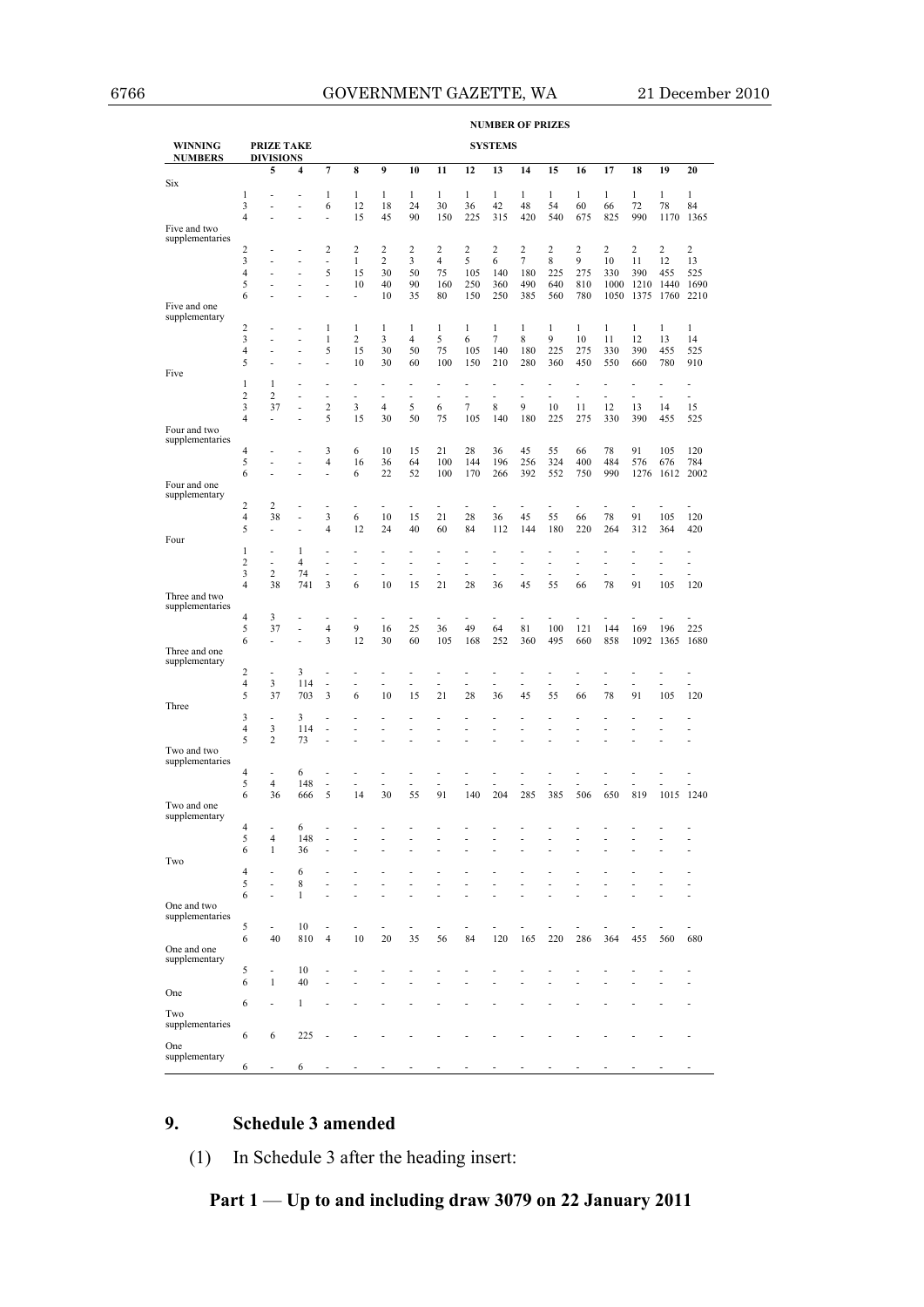(2) At the end of Schedule 3 insert:

## **Part 2** — **Draw 3081 on 29 January 2011 and subsequent draws**

| Unit cost for a Saturday lotto draw                        | $$0.60 (+ a 9\%$<br>agent's component) |
|------------------------------------------------------------|----------------------------------------|
| Prize fund $-$ % of subscriptions                          | $60.0\%$                               |
| Prize pool — $%$ of subscriptions                          | no less than 55%                       |
| Prize reserve fund $-$ % of subscriptions                  |                                        |
|                                                            | balance of prize                       |
|                                                            | fund after prize                       |
|                                                            | pool                                   |
|                                                            | (up to $5.0\%$ )                       |
| Number of divisions                                        | 6                                      |
| Winning numbers drawn                                      | 6                                      |
| Supplementary numbers drawn                                | $\overline{2}$                         |
| Forecast range                                             | 1 to 45 inclusive                      |
| Odds of winning —                                          |                                        |
| division 1                                                 | 1 in 8 145 060                         |
| division 2                                                 | 1 in 678 755                           |
| division 3                                                 | 1 in 36 690                            |
| division 4                                                 | 1 in 733                               |
| division 5                                                 | 1 in 298                               |
| division 6                                                 | 1 in 144                               |
| Systems range                                              | $4-5/7-20$ inclusive                   |
| Multiweek options (if available)                           | $2, 5$ or 10 weeks                     |
| Advance sales (maximum) (if available)                     | 10 weeks                               |
| Games per playslip (minimum)                               | 4                                      |
| Systems entries per playslip (maximum)                     | 18                                     |
|                                                            | (subject to                            |
|                                                            | maximum                                |
|                                                            | aggregate entry                        |
|                                                            | cost)                                  |
| Games per playslip (maximum)                               | 18                                     |
| Games per oral request (default)                           | 12, 18, 25, 30 or 50                   |
| Games per oral request (if available)                      | 4 to 50                                |
| Syndicate entries may be purchased ( <i>if available</i> ) | (see Part 2A)                          |
| Systems entries per oral request                           | 1                                      |
| Prize payout period                                        | 12 months                              |
| Maximum aggregate entry cost                               | \$100 000                              |
|                                                            |                                        |
| The Common Seal of the                                     |                                        |
| Commission was affixed on the                              | L.S.                                   |
|                                                            |                                        |
| 15th day of December 2010,                                 |                                        |
| by order and in the presence of —                          |                                        |

———————————

JOHN ATKINS, Chairperson.

ROGER LEWIS, Member.

RAY BENNETT, Member.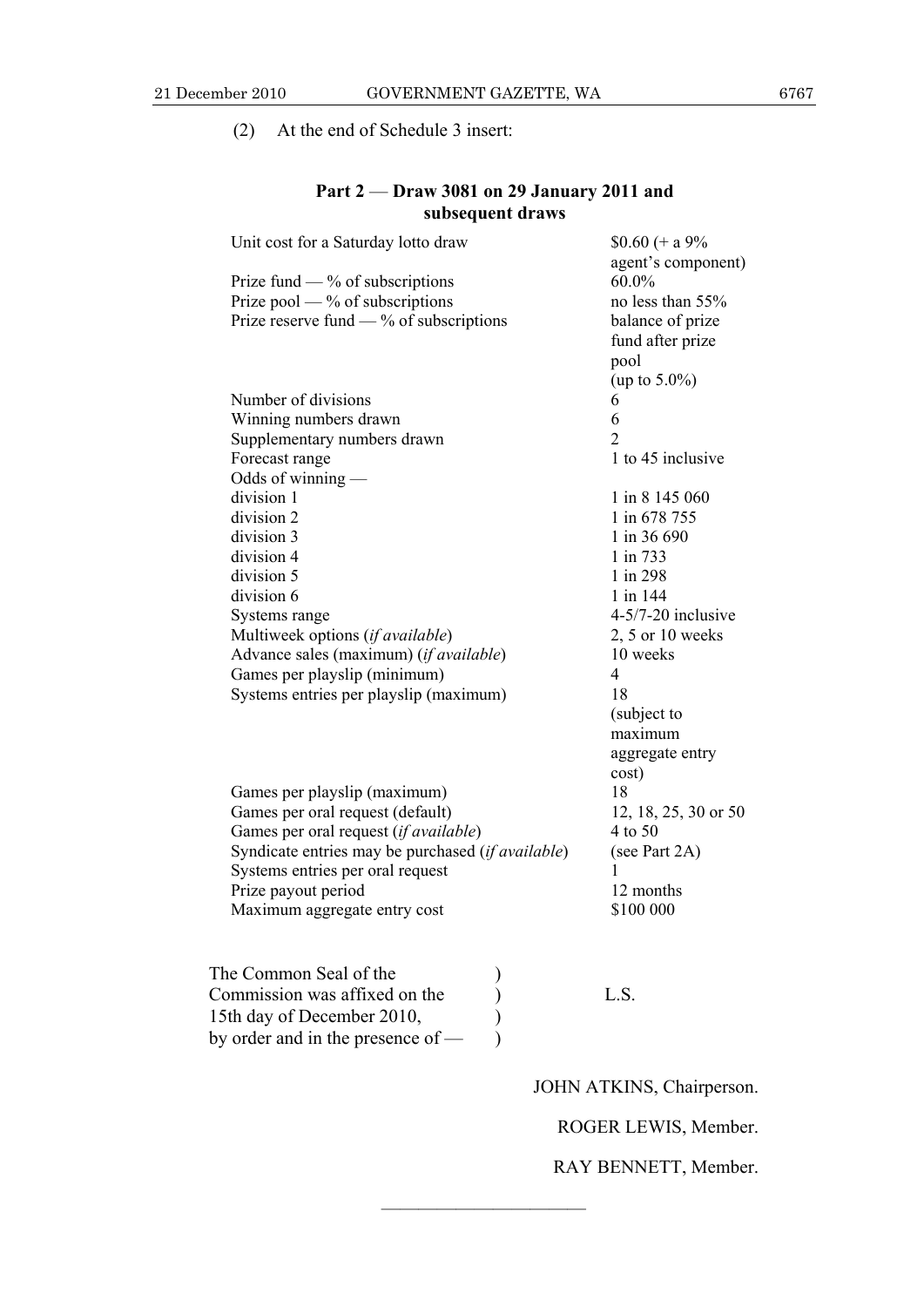# **— PART 2 —**

## **CONSUMER PROTECTION**

#### **CE401\***

#### **ASSOCIATIONS INCORPORATION ACT 1987**

RE-INSTATED ASSOCIATION

Police Aero Club of W.A. (Inc)—A0770048N

Notice is hereby given that the incorporation of the above-named association has been re-instated pursuant to Section 35(4) of the *Associations Incorporation Act 1987*. Dated: 13 December 2010.

> WILL MORGAN, A/Director, Business Services for Commissioner of Consumer Protection.

#### **CE402\***

#### **ASSOCIATIONS INCORPORATION ACT 1987**

———————————

ASSOCIATIONS RE-INSTATED

The Burgher Welfare League of Western Australia Incorporated

Notice is hereby given that the incorporation of the above-named association has been re-instated pursuant to Section 35(4) of the *Associations Incorporation Act 1987*. Dated: 3 December 2010.

> WILL MORGAN, A/Director, Business Services for Commissioner of Consumer Protection.

## **FISHERIES**

#### **FI401\***

#### **PEARLING ACT 1990**

RESTRICTION OF PEARLING AND HATCHERY ACTIVITIES (MANGROVE ISLAND) NOTICE FD 404/98

Made by the Minister under section 19.

#### **Citation**

1. This notice may be cited as the *Restriction of Pearling and Hatchery Activities (Mangrove Island) Notice 2010.* 

#### **Interpretation**

2. In this notice, "holding site" means the area bounded by a line commencing at the intersection of -21º 25.882' latitude and 115º 22.254' longitude, thence to the intersection of -21º 26.050' latitude and 115º 22.619' longitude, thence to the intersection of -21º 26.369' latitude and 115º 22.484 longitude, thence to the intersection of -21º 26.156 latitude and 115º 22.090' longitude. Datum GDA94. "Operator" means Natural Pearls Pty Ltd.

#### **General restriction of pearling and hatchery activities**

3. A person other than the operator must not undertake any pearling or hatchery activity in the holding site.

#### **Restriction of pearling and hatchery activities by the operator**

4. The operator must not undertake any pearling or hatchery activity in the holding site other than the activity of temporarily holding seeded pearl shells prior to transport to a pearl oyster farm.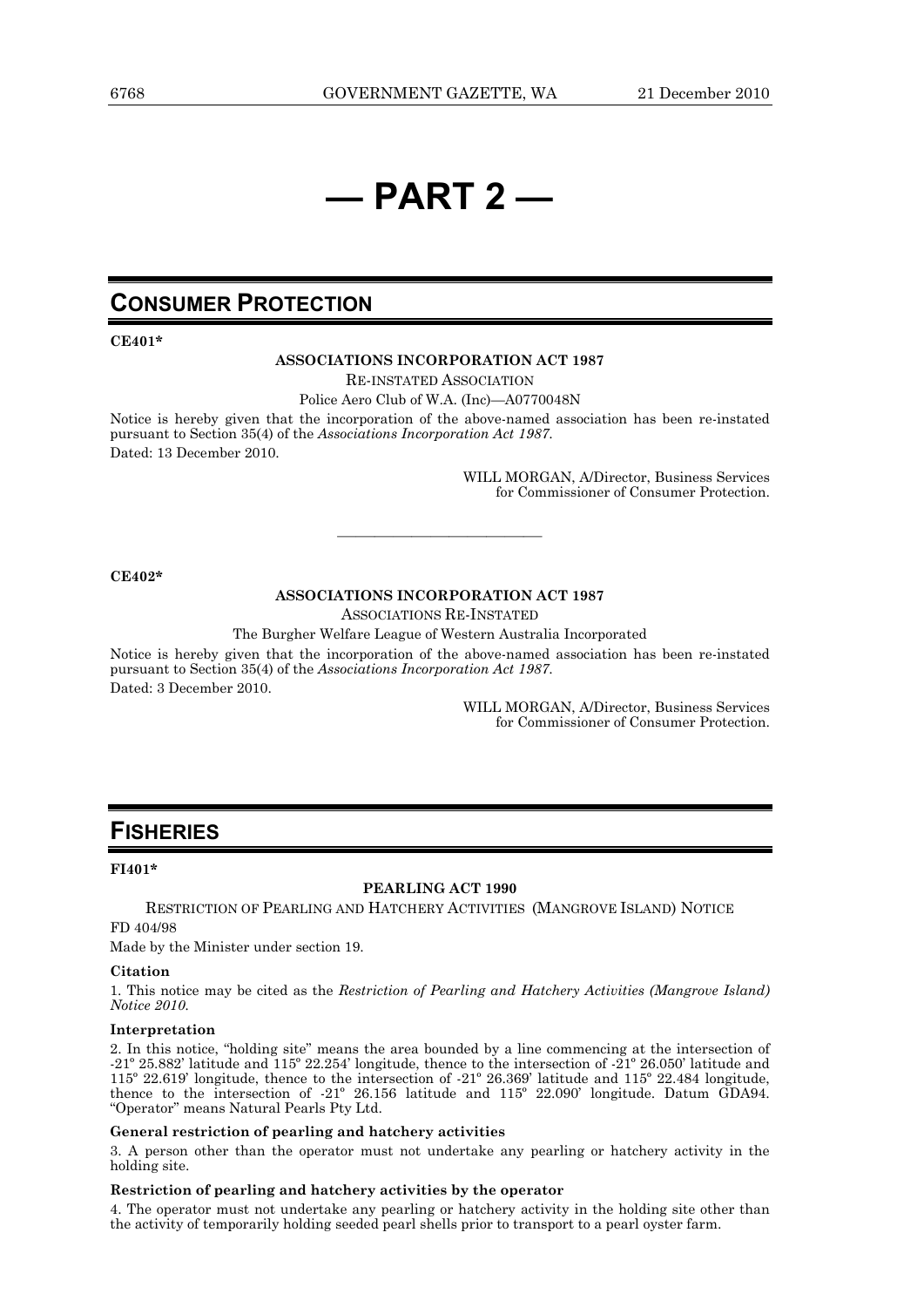#### **Term of the Notice**

5. This Notice is issued for a term of three years and three months, effective from 1 January 2011 to 1 April 2014.

#### RESTRICTION OF PEARLING AND HATCHERY ACTIVITIES (EIGHTY MILE) NOTICE

————

#### FD 823/03

Made by the Minister under section 19.

#### **Citation**

1. This notice may be cited as the *Restriction of Pearling and Hatchery Activities (Eighty Mile) Notice 2010.* 

#### **Interpretation**

2. In this notice, "holding site" means the area bounded by a line commencing at the intersection of -19º 18.9830' latitude and 121º 07.8000' longitude, thence to the intersection of -19º 21.3000' latitude and 121º 05.6800' longitude, thence to the intersection of -19º 20.4460' latitude and 121º 04.6200 longitude, thence to the intersection of -19º 18.1290 latitude and 121º 06.7650' longitude. Datum GDA94. "Operator" means Paspaley Pearling Co Pty Ltd.

#### **General restriction of pearling and hatchery activities**

3. A person other than the operator must not undertake any pearling or hatchery activity in the holding site.

#### **Restriction of pearling and hatchery activities by the operator**

4. The operator must not undertake any pearling or hatchery activity in the holding site other than the activity of temporarily holding seeded pearl shells prior to transport to a pearl oyster farm.

#### **Term of the Notice**

5. This Notice is issued for a term of three years and three months, effective from 1 January 2011 to 1 April 2014.

————

RESTRICTION OF PEARLING AND HATCHERY ACTIVITIES (WHALEBONE ISLAND) NOTICE FD 404/98

Made by the Minister under section 19.

#### **Citation**

1. This notice may be cited as the *Restriction of Pearling and Hatchery Activities (Whalebone Island) Notice 2010.* 

#### **Interpretation**

2. In this notice, "holding site" means the area bounded by a line commencing at the intersection of -22º 12.678' latitude and 114º 20.693' longitude, thence to the intersection of -22º 12.678' latitude and 114º 23.240' longitude, thence to the intersection of -22º 13.619' latitude and 114º 22.240 longitude, thence to the intersection of -22º 13.619' latitude and 114º 20.693' longitude. Datum GDA94. "Operator" means Natural Pearls Pty Ltd.

#### **General restriction of pearling and hatchery activities**

3. A person other than the operator must not undertake any pearling or hatchery activity in the holding site.

#### **Restriction of pearling and hatchery activities by the operator**

4. The operator must not undertake any pearling or hatchery activity in the holding site other than the activity of temporarily holding seeded pearl shells prior to transport to a pearl oyster farm.

#### **Term of the Notice**

5. This Notice is issued for a term of three years and three months, effective from 1 January 2011 to 1 April 2014.

————

RESTRICTION OF PEARLING AND HATCHERY ACTIVITIES (DAILEY SHOAL) NOTICE

FD 404/98

Made by the Minister under section 19.

#### **Citation**

1. This notice may be cited as the *Restriction of Pearling and Hatchery Activities (Dailey Shoal) Notice 2010.*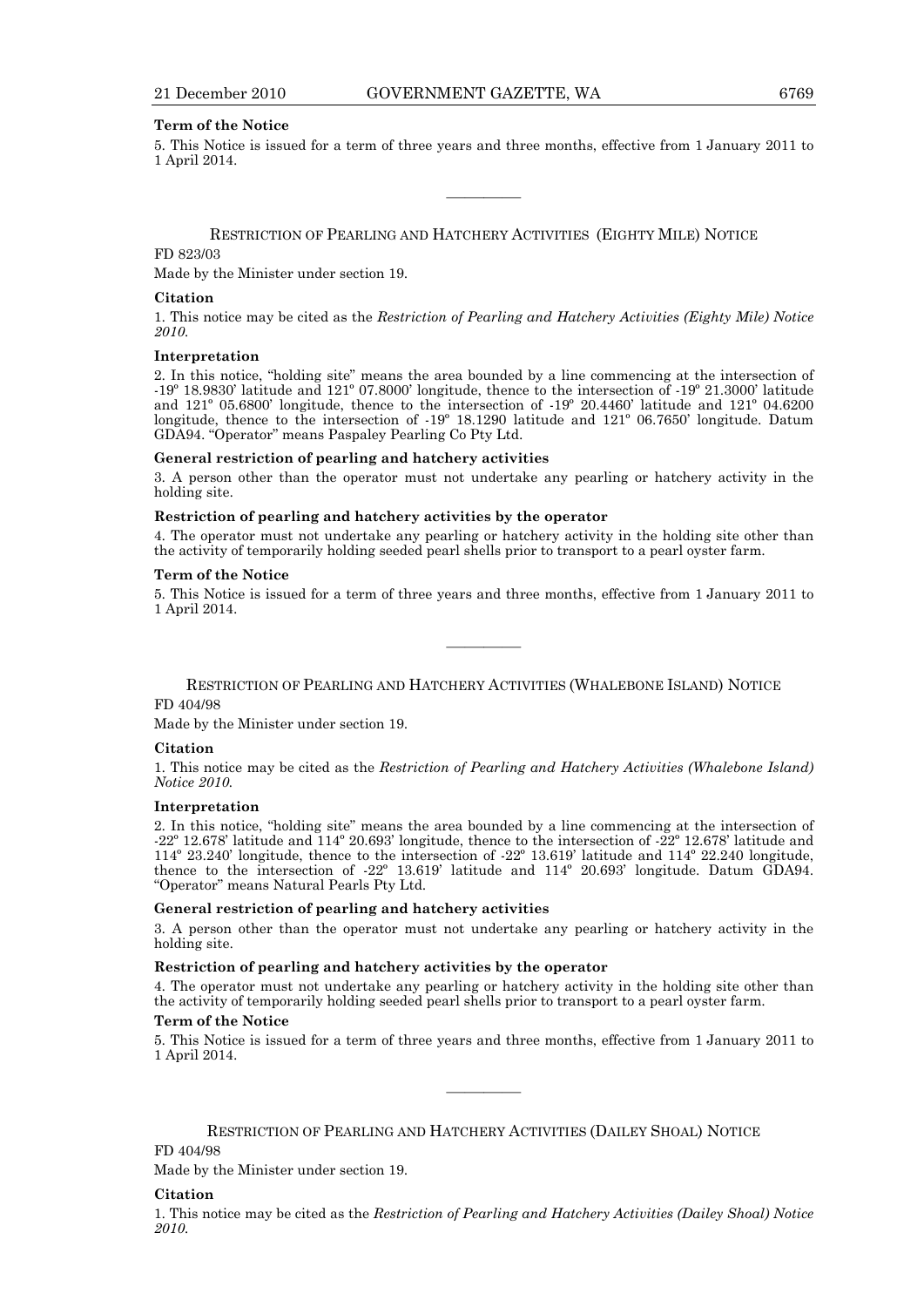#### **Interpretation**

2. In this notice, "holding site" means the area bounded by a line commencing at the intersection of -21º 40.864' latitude and 114º 29.609' longitude, thence to the intersection of -21º 40.865' latitude and 114º 30.643' longitude, thence to the intersection of -21º 42.068' latitude and 114º 30.643 longitude, thence to the intersection of -21º 42.068 latitude and 114º 29.609' longitude. Datum GDA94. "Operator" means Natural Pearls Pty Ltd.

#### **General restriction of pearling and hatchery activities**

3. A person other than the operator must not undertake any pearling or hatchery activity in the holding site.

#### **Restriction of pearling and hatchery activities by the operator**

4. The operator must not undertake any pearling or hatchery activity in the holding site other than the activity of temporarily holding seeded pearl shells prior to transport to a pearl oyster farm.

#### **Term of the Notice**

5. This Notice is issued for a term of three years and three months, effective from 1 January 2011 to 1 April 2014.

————

RESTRICTION OF PEARLING AND HATCHERY ACTIVITIES (RED BLUFF) NOTICE

#### FD 1282/98

Made by the Minister under section 19.

#### **Citation**

1. This notice may be cited as the *Restriction of Pearling and Hatchery Activities (Red Bluff) Notice 2010.* 

#### **Interpretation**

2. In this notice, "holding site" means the area bounded by a line commencing at the intersection of -17º 02.3000' latitude and 122º 16.2000' longitude, thence to the intersection of -17º 02.3000' latitude and 122º 17.2000' longitude, thence to the intersection of -17º 03.0000' latitude and 122º 17.2000 longitude, thence to the intersection of -17º 03.0000 latitude and 122º 16.2000' longitude, thence to the intersection of -17º 02.5000' latitude and 122º 16.2000' longitude, thence to the intersection of -17º 02.5000' latitude and 122º 15.5000' longitude, thence to the intersection of -17º 02.1000' latitude and 122º 15.5000' longitude, thence to the intersection of -17º 02.1000' latitude and 122º 16.2000' longitude. Datum GDA94. "Operator" means Maxima Pearling Co Pty Ltd.

#### **General restriction of pearling and hatchery activities**

3. A person other than the operator must not undertake any pearling or hatchery activity in the holding site.

#### **Restriction of pearling and hatchery activities by the operator**

4. The operator must not undertake any pearling or hatchery activity in the holding site other than the activity of temporarily holding seeded pearl shells prior to transport to a pearl oyster farm.

#### **Term of the Notice**

5. This Notice is issued for a term of three years and three months, effective from 1 January 2011 to 1 April 2014.

————

RESTRICTION OF PEARLING AND HATCHERY ACTIVITIES (NORTH TURTLE ISLAND) NOTICE

#### FD 863/02

Made by the Minister under section 19.

#### **Citation**

1. This notice may be cited as the *Restriction of Pearling and Hatchery Activities (North Turtle Island) Notice 2010.* 

#### **Interpretation**

2. In this notice, "holding site" means the area bounded by a line commencing at the intersection of -19º 53.000' latitude and 118º 51.000' longitude, thence to the intersection of -19º 53.000' latitude and 118º 52.500' longitude, thence to the intersection of -19º 54.000' latitude and 118º 52.500' longitude, thence to the intersection of -19º 54.000' latitude and 118º 51.000' longitude. Datum GDA94. "Operator" means Fantome Pearls Pty Ltd.

#### **General restriction of pearling and hatchery activities**

3. A person other than the operator must not undertake any pearling or hatchery activity in the holding site.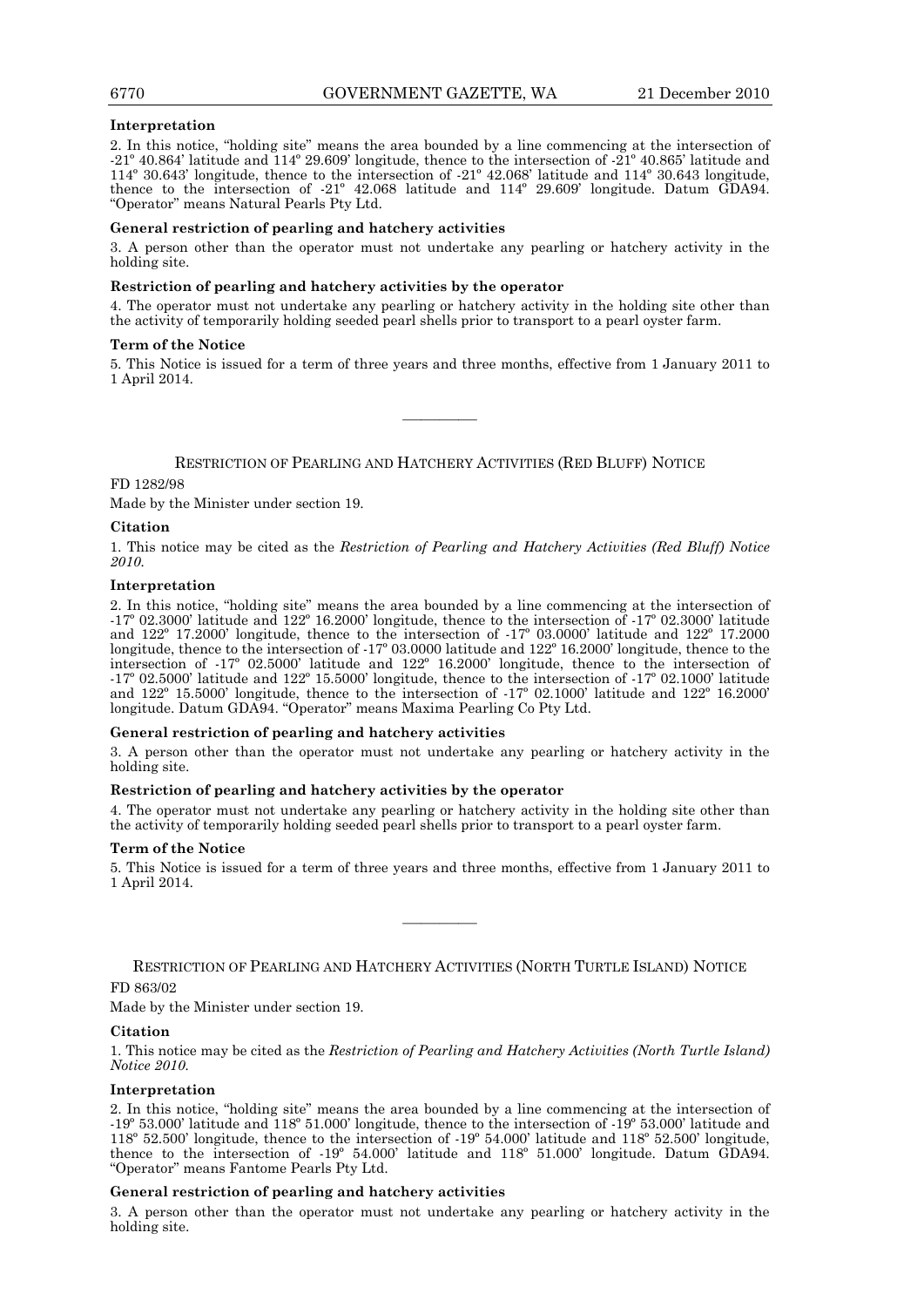#### **Restriction of pearling and hatchery activities by the operator**

4. The operator must not undertake any pearling or hatchery activity in the holding site other than the activity of temporarily holding seeded pearl shells prior to transport to a pearl oyster farm.

#### **Term of the Notice**

5. This Notice is issued for a term of three years and three months, effective from 1 January 2011 to 1 April 2014.

————

RESTRICTION OF PEARLING AND HATCHERY ACTIVITIES (WELD ISLAND) NOTICE

#### FD 863/02

Made by the Minister under section 19.

#### **Citation**

1. This notice may be cited as the *Restriction of Pearling and Hatchery Activities (Weld Island) Notice 2010.* 

#### **Interpretation**

2. In this notice, "holding site" means the area bounded by a line commencing at the intersection of -21º 25.750' latitude and 115º 30.390' longitude, thence to the intersection of -21º 25.750' latitude and 115º 30.680' longitude, thence to the intersection of -21º 26.070' latitude and 115º 30.390 longitude, thence to the intersection of -21º 26.070 latitude and 115º 30.680' longitude. Datum GDA94. "Operator" means Fantome Pearls Pty Ltd.

#### **General restriction of pearling and hatchery activities**

3. A person other than the operator must not undertake any pearling or hatchery activity in the holding site.

#### **Restriction of pearling and hatchery activities by the operator**

4. The operator must not undertake any pearling or hatchery activity in the holding site other than the activity of temporarily holding seeded pearl shells prior to transport to a pearl oyster farm.

#### **Term of the Notice**

5. This Notice is issued for a term of three years and three months, effective from 1 January 2011 to 1 April 2014.

Dated this 9th day of December 2010.

Hon NORMAN MOORE MLC, Minister for Fisheries.

## **LOCAL GOVERNMENT**

#### **LG401\***

#### *TOWN OF BASSENDEAN*

#### APPOINTMENTS/REVOCATIONS

It is hereby notified for public information that Michael Glendinning has been appointed as a Casual Ranger, effective from Monday, 20 December 2010. He is an authorised officer under the following Acts and is required to enforce the—

- i. Dog Act 1976 and Regulations;
- ii. Litter Act 1979;
- iii. Local Government Act 1995;
- iv. Council Local Laws;
- v. Control of Vehicles (Off-road areas) Act 1978; and
- vi. Bush Fires Act 1954.

The appointment of Ronan White as an authorised officer under the abovementioned Acts and local laws are hereby cancelled from 17 December 2010.

Date: 17 December 2010.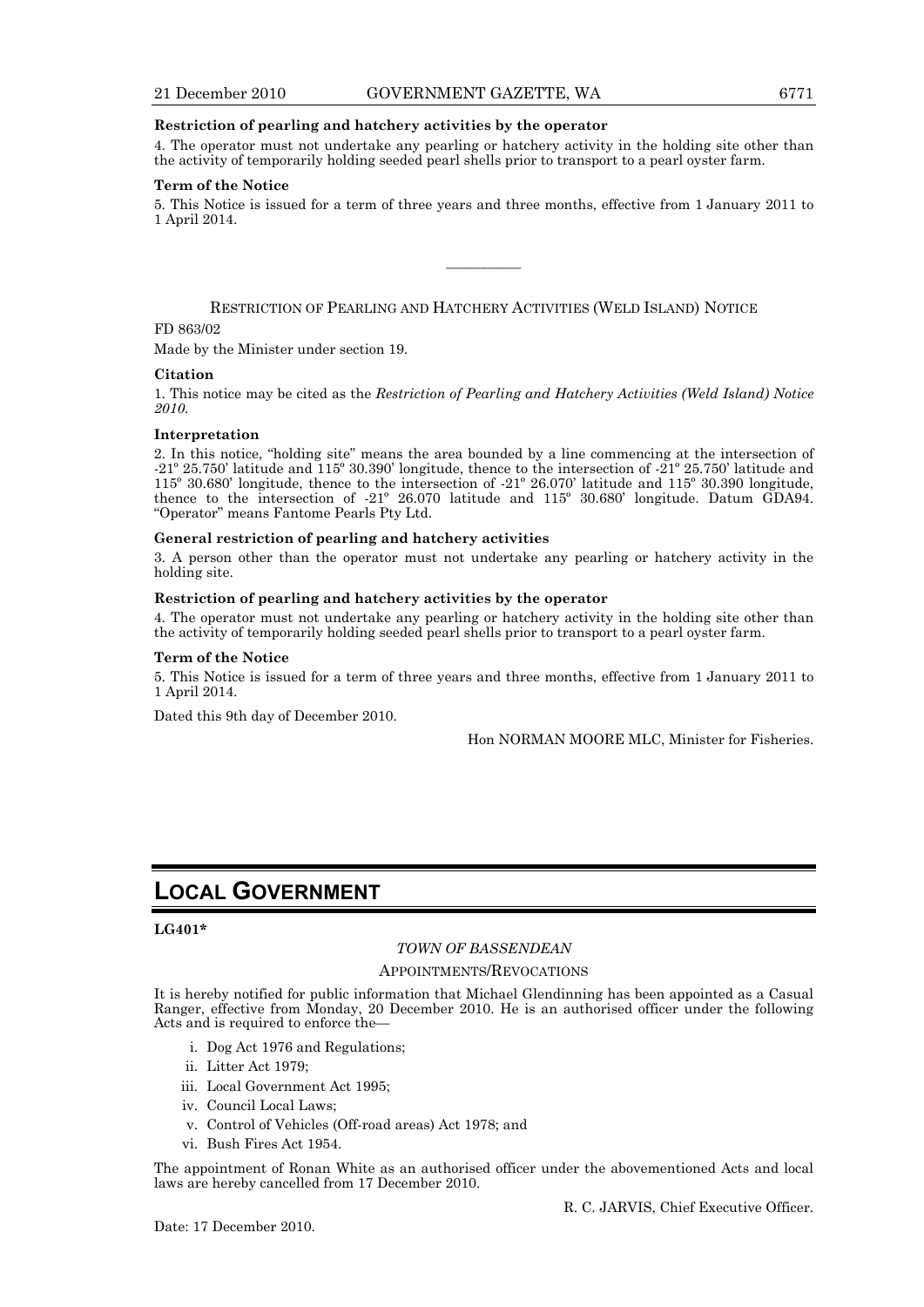#### **LG501\***

#### **LOCAL GOVERNMENT ACT 1995**

*City of Gosnells* 

(BASIS OF RATES)

Department of Local Government.

DLG: GS5-4#04

It is hereby notified for public information that in accordance with the provisions of section 6.28 of the *Local Government Act 1995*, the Executive Director Governance and Legislation of the Department of Local Government, under delegation from the Hon John Castrilli MLA, Minister for Local Government, being charged for the time being with the administration of the *Local Government Act 1995*, has determined that the method of valuing the land described in the Schedules hereunder shall be gross rental value for the purposes of rating with effect from 1 July 2011.

> BRAD JOLLY, Executive Director, Governance and Legislation.

## SCHEDULE **ADDITIONS TO GROSS RENTAL VALUE AREA**

————

CITY OF GOSNELLS

All those portions of land comprised in the schedules below—

#### **SCHEDULE "A"**

All those portions of land being Lot 1 and Lot 2 as shown on Diagram 5674; Lot 2 as shown on Diagram 9744; Lot 1 as shown on Diagram 21870; Lot 5 as shown on Diagram 23583; Lot 10 as shown on Diagram 24094; Lot 10 as shown on Diagram 24494; Lot 15 as shown on Diagram 31348; Lot 51 as shown on Diagram 49491; Lot 1 and Lot 2 as shown on Diagram 49939; Lot 101 as shown on Diagram 62118; Lot 33 as shown on Diagram 63163; Lot 101 as shown on Diagram 73502; Lot 65 as shown on Diagram 73896; Lot 141 as shown on Diagram 82326; Lot 8 and Lot 9 as shown on Diagram 88985; Lot 122 as shown on Diagram 90021 and Lot 124 as shown on Diagram 92553.

#### **SCHEDULE "B"**

All those portions of land being Lot 5 and Lot 75 as shown on Plan 2754; Lot 1 and Lot 14 as shown on Plan 4557 and Lot 30 as shown on Plan 4865.

#### **SCHEDULE "C"**

All those portions of land being Lot 228 as shown on Deposited Plan 26131; Lot 221 as shown on Deposited Plan 29846; Lot 227 as shown on Deposited Plan 32174; Lot 822 and Lot 823 as shown on Deposited Plan 36351; Lots 200 to 203 inclusive as shown on Deposited Plan 36691; Lot 46 and Lot 47 as shown on Deposited Plan 43868; Lot 830 as shown on Deposited Plan 44858; Lot 102 as shown on Deposited Plan 46205; Lot 244 and Lot 245 as shown on Deposited Plan 61076 and Lot 989 as shown on Deposited Plan 187513.

## **MARINE/MARITIME**

**MX401\*** 

**WESTERN AUSTRALIAN MARINE ACT 1982 NAVIGABLE WATERS REGULATIONS 1958**  PROHIBITED SWIMMING AREA

> Point Dundas, Applecross Swan River

> > Department of Transport, Fremantle WA, 21 December 2010.

Acting pursuant to the powers conferred by Regulation 10A of the *Navigable Waters Regulations 1958*, the Department of Transport hereby declares the following area a swimming prohibited area—

**POINT DUNDAS:** All the waters within a 200 metre radius around the firing point, located on a pontoon 300 metres North West of Point Dundas, Applecross, Swan River approximately at 32° 00'14.28S, 115° 49'38.38E, are closed to swimming between 8:00pm and 9:00pm on Saturday 1 January 2011.

> DAVID HARROD FNI, General Manager, Marine Safety, Department of Transport.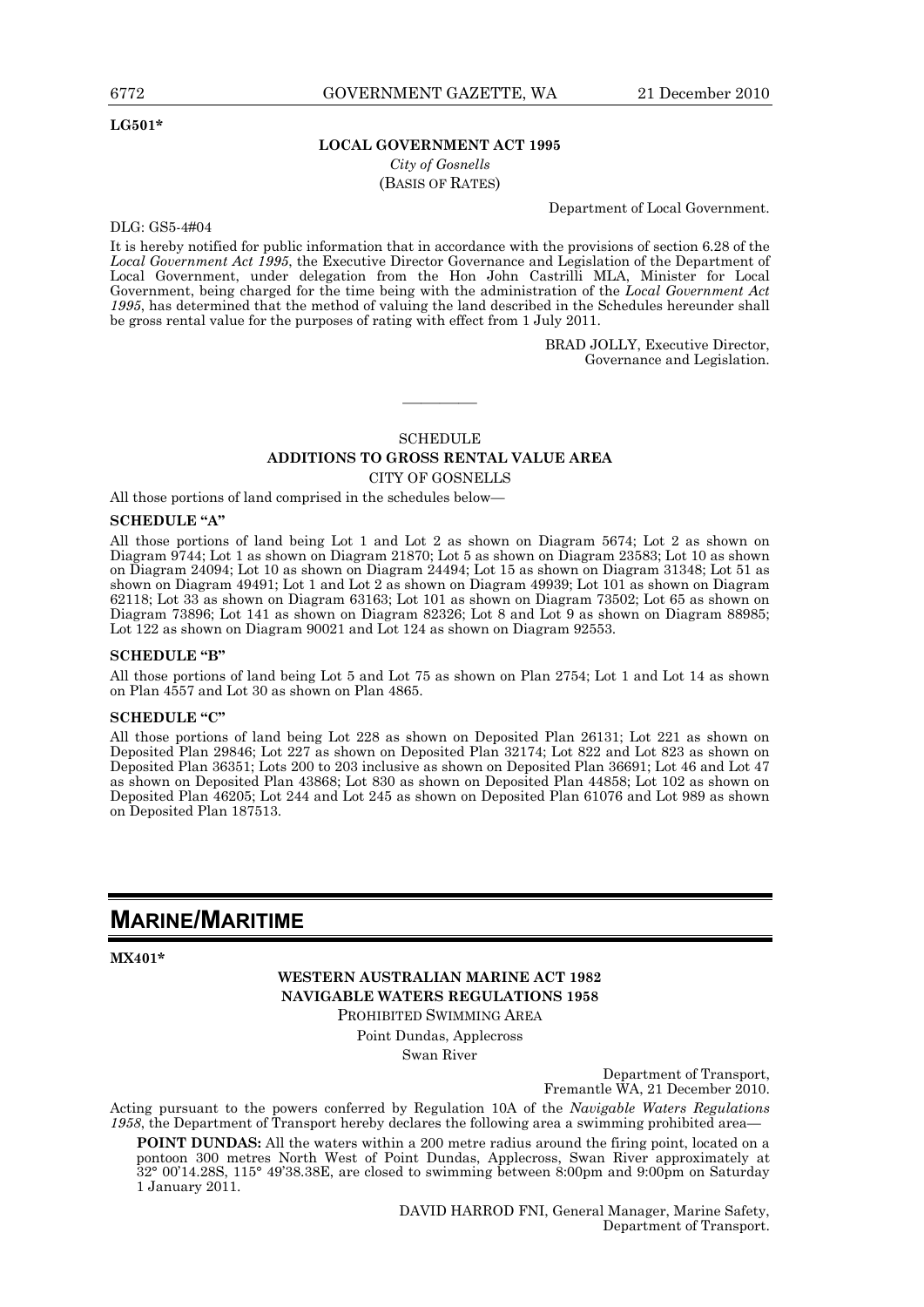**MX402\*** 

#### **WESTERN AUSTRALIAN MARINE ACT 1982 NAVIGABLE WATERS REGULATIONS 1958**  PROHIBITED SWIMMING AREA

*City of Mandurah* Mandurah Estuary

> Department of Transport, Fremantle WA, 21 December 2010.

Acting pursuant to the powers conferred by Regulation 10A of the *Navigable Waters Regulations*  1958, the Department of Transport hereby declares the following area a swimming prohibited area-

**MANDURAH ESTUARY:** All the waters within a 250 metre radius around the firing point, located on the southern foreshore (adjacent to the War Memorial), at the entrance to the Mandurah Canals, are closed to swimming between 11:30pm on Friday 31st December 2010 and 1:30am on Saturday 1st January 2011.

> DAVID HARROD, FNI, General Manager, Marine Safety, Department of Transport.

**MX403\*** 

#### **WESTERN AUSTRALIAN MARINE ACT 1982 NAVIGABLE WATERS REGULATIONS 1958**

———————————

PROHIBITED SWIMMING AREA

*City of Rockingham* Val Street Jetty

> Department of Transport, Fremantle WA, 21 December 2010.

Acting pursuant to the powers conferred by Regulation 10A of the *Navigable Waters Regulations*  1958, the Department of Transport hereby declares the following area a swimming prohibited area-

**ROCKINGHAM:** All the waters within a 100 metre radius of the firing point, located at the northern end of the Val Street Jetty, Rockingham, are closed to swimming between 11:30pm on Friday 31st December 2010 and 12:30am on Saturday 1st January 2011.

> DAVID HARROD, FNI, General Manager, Marine Safety, Department of Transport.

## **MINERALS AND PETROLEUM**

#### **MP401\***

#### **PETROLEUM (SUBMERGED LANDS) ACT 1982**

APPLICATION FOR A PIPELINE LICENCE

I, William Lee Tinapple, the delegate of the Minister for Mines and Petroleum for the State of Western Australia, give notice pursuant to Section 64 of the *Petroleum (Submerged Lands) Act 1982*, that an application has been received from—

Chevron (TAPL) Pty Ltd,

Mobil Australia Resources Company Pty Limited,

Shell Development (Australia) Proprietary Limited,

Osaka Gas Australia Pty Ltd,

Tokyo Gas Gorgon Pty Ltd

and

Chubu Electric Power Gorgon Pty Ltd

for a licence to construct and operate a pipeline for the conveyance of gas from Barrow Island, Zone:50 Easting 342 362 mE Northing 7 698 729 mN to the mainland Mean Low Water mark, Zone 50. Easting 378 842.97mE Northing 7 657 245.18 mN approximately 115km south west of Karratha.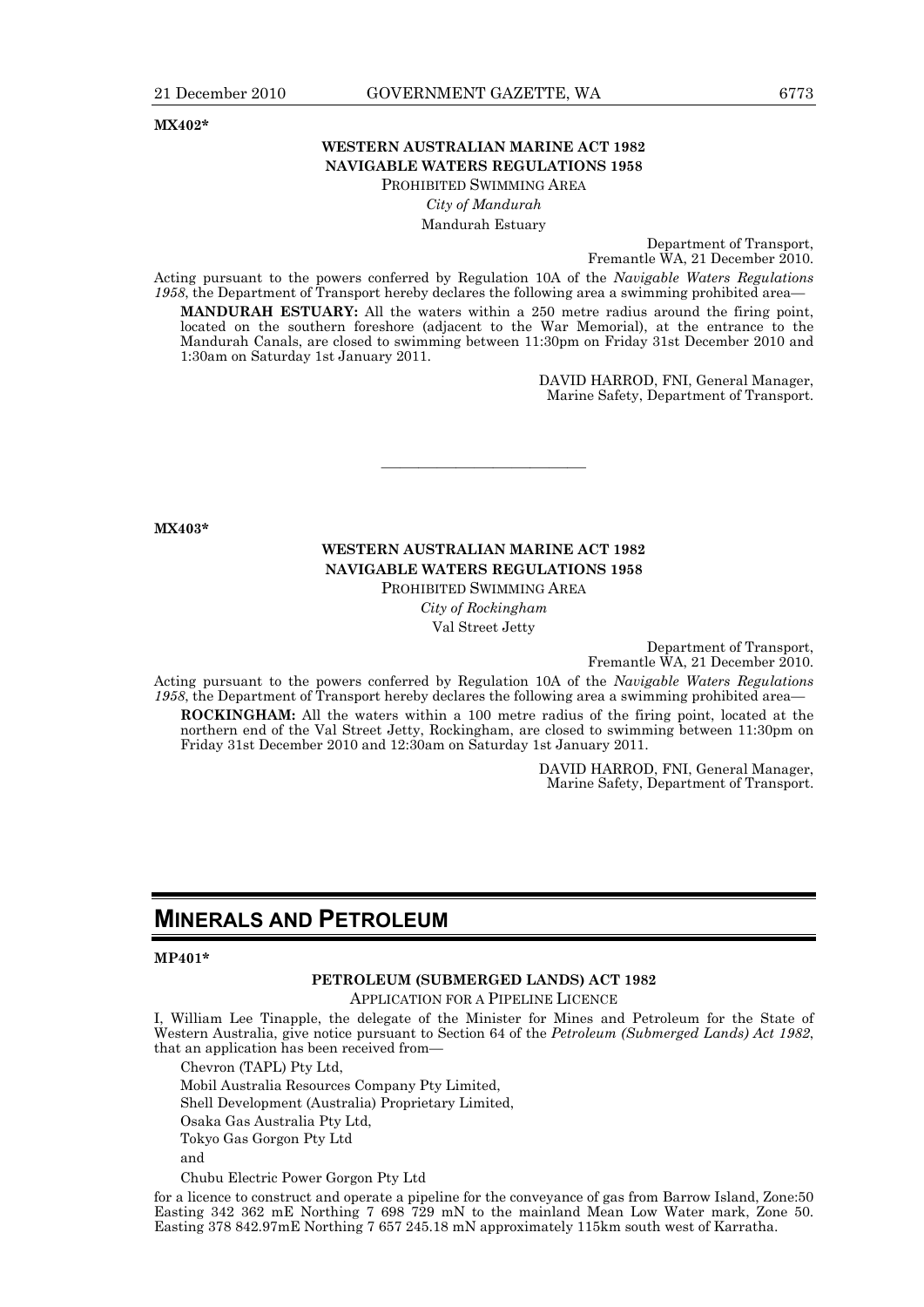A map showing the position of the proposed pipeline may be examined at the Department of Mines and Petroleum, 1st floor Mineral House, 100 Plain Street, Perth and the office of the Mining Registrar Karratha, WA from the 10 December 2010 to the 10 March 2011.

> W. L. TINAPPLE, Executive Director, Petroleum Division, Department of Mines and Petroleum.

Dated this 9th day of December 2010.

## **PLANNING**

**PI401\*** 

#### **PLANNING AND DEVELOPMENT ACT 2005**

APPROVED LOCAL PLANNING SCHEME AMENDMENT

*Shire of Ashburton* 

Town Planning Scheme No. 7—Amendment No. 9

#### Ref: TPS/0207

It is hereby notified for public information, in accordance with section 87 of the *Planning and Development Act 2005* that the Minister for Planning approved the Shire of Ashburton local planning scheme amendment on 14 December 2010 for the purpose of-

- 1. Modifying Clause 6.11.8 of the Scheme to read as follows—
	- 6.11.8 When considering applications for planning approval in the "Strategic Industry" zone, local government shall ensure that the proposal—
		- (a) optimises the effectiveness of the zone as a strategic industrial area and utilises major infrastructure, creates symbiosis with other industries or includes resource processing industry;
		- (b) reflects any endorsed Structure Plan;
		- (c) is significant to the regional and/or state economies; or
		- (d) provides goods and services which directly support or compliment industries described in (a) and (b) of this subclause; and
		- (e) minimises or offsets impacts on local infrastructure, economic and community development.
- 2. Modifying Clause 7.1 of the Scheme to read as follows—
	- 7.1 Operation of Special Control Areas
		- 7.1.1 The following special control areas are shown on the Scheme map—
			- (a) Tidal Inundation Areas
			- (b) Onslow Coastal Hazard Area
			- (c) Onslow Strategic Industrial Buffer
			- (d) Onslow Airport Height Restrictions Area
			- (e) Cane River Water Reserve Area
			- (f) Turee Creek, Mt Lionel and Mt Stevenson Borefields
			- (g) Wittenoom
			- (h) Ashburton North Strategic Industrial Area
- 3. Adding Clause 7.9 of the Scheme to read as follows—
	- 7.9 Ashburton North Strategic Industrial Area
		- 7.9.1 In addition to such other provisions of the Scheme as may affect it, land included in the Ashburton North Strategic Industrial Area (ANSIA) shall be subject to those provisions set out in Appendix 11. No subdivision or development may occur within the ANSIA unless the land is zoned in accordance with the Ashburton North Strategic Industrial Area Structure Plan (ANSIA Structure Plan).
		- 7.9.2 The Local Government may consider a domestic gas processing plant within the ANSIA prior to preparation of the ANSIA Structure Plan and subsequent rezoning where the local government is satisfied that such a proposal complied with the Policy Statement and purpose for the ANSIA.
		- 7.9.3 Caretaker dwellings shall not be permitted in the ANSIA.
		- 7.9.4 Reference in this Scheme to an ANSIA Structure Plan is a structure plan prepared and adopted in accordance with Clause 6.4 of this Scheme.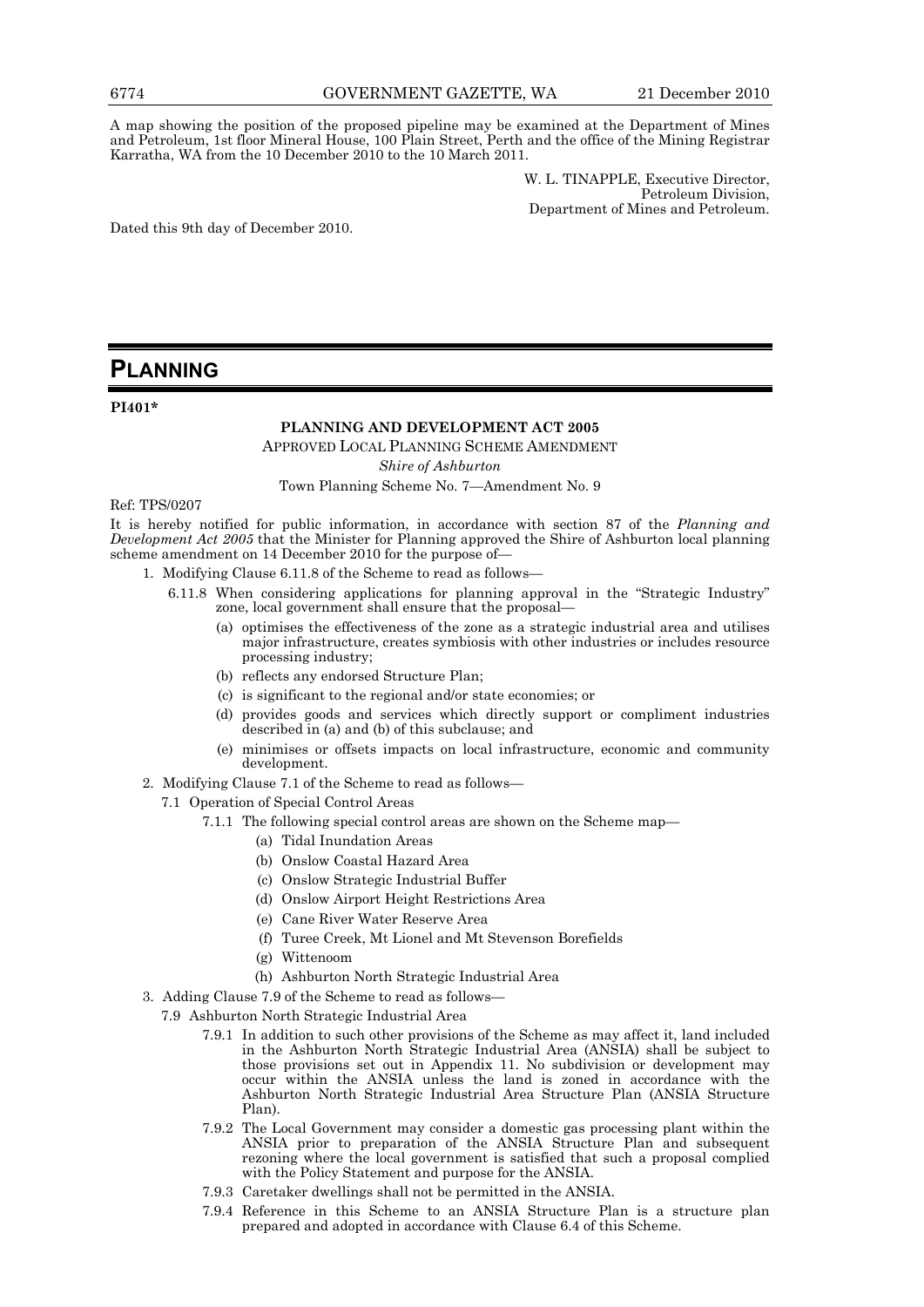#### APPENDIX 11 ASHBURTON NORTH STRATEGIC INDUSTRIAL AREA (ANSIA)

#### **Policy Statement**

The State Government has announced that it intends to create a strategic industrial area at Ashburton North to cater for proposed Liquid Natural Gas (LNG) and domestic gas processing as well as promoting related downstream opportunities.

The creation of the ANSIA will promote regional development; provide a gas precinct to monetise small sub-economic gas fields in the Carnarvon Basin; and promote more diverse sources of domestic gas.

The ANSIA will facilitate investment in LNG processing facilities and, via gas aggregation, provide opportunities to commercialise many of the relatively small gas fields in the southern Carnarvon Basin. Both Chevron and BHPB Petroleum/ExxonMobil are proposing domestic gas plants at Ashburton North, so the ANSIA will assist the development of more diverse sources of domestic gas. It will also provide land and new port facilities to service other potential gas processing development at Onslow and in the western Pilbara.

The ANSIA is to include a port precinct, common use facilities on the coastal strip, land allocations for specific proponents as well as land for users that are yet to be determined, and multi-user infrastructure corridors. In total, the area is approximately 8,000ha.

It is intended that the creation of the ANSIA is to be proponent driven and it does not imply a commitment from either State or local government to assemble land or provide the necessary transport and other infrastructure required to make the area function. The ANSIA must be accessible by multiple users.

As part of determining whether the site is suitable for industrial purposes, proponents have been given access to the site for a period of three years to undertake detailed site investigations. The site investigations will consist of numerous environmental heritage and technical studies and related works. Data is being supplied to both State and local government to facilitate analysis of proposals. An adequate level of environmental information must be provided prior to undertaking structure planning for the ANSIA. It is appropriate that the environmental issues addressed are included in the rezoning and/or structure planning for the ANSIA as follows—

- Flora and vegetation
- Terrestrial fauna
- Groundwater
- Soils and landform
- Aboriginal cultural heritage

In order to provide strategic direction for the establishment of the ANSIA, a structure plan will need to be prepared and endorsed.

The structure plan will set the context for specific projects development within the ANSIA and is to be prepared either prior to or in association with, the rezoning of land for any particular proponent to "Strategic Industry" or other zone or reservation.

Known as the ANSIA Structure Plan, the local government will need to adopt the ANSIA Structure Plan prior to resolving to support any rezoning for final approval. A development plan may be submitted concurrent with any proposed ANSIA Structure Plan or independent of an adopted ANSIA Structure Plan.

The ANSIA Structure Plan will need to address State Planning Policies, (in particular *SPP 2.6 State Coastal Planning Policy*), clearly define common user infrastructure corridor/s, road infrastructure, environment, social and cultural matters, development staging, along with assessing the cumulative impacts of development on the whole ANSIA and under what criteria they can be established.

The ANSIA is an indicative area and covers a smaller portion of the overall Notification of Intention To Take (Taking Order). Any extension sought for the ANSIA (as part of a further scheme amendment or structure plan) within the area defined under the Taking Order can be considered as part of a structure plan.

However, any expansion of the Taking Order area would require a further amendment to the ANSIA provisions.

The development of the ANSIA will have a significant impact on the demographic and population growth profile for Onslow. The ANSIA Structure Plan is to address the methodology to identify community needs and infrastructure for Onslow. The plan must also specify the key trigger points for the provision of facilities for and contribution from proponents within the ANSIA.

The Council of the Shire of Ashburton does not support "fly- in, fly-out" as it considers that it leads to a loss of economic and social value to the Shire and the regional area as a whole. The local government acknowledges that there will be circumstances such as remoteness and limited life of a particular mining or industrial activity that result in a need for Transient Workforce Accommodation camps. Any such camps are to be identified in the ANSIA Structure Plan.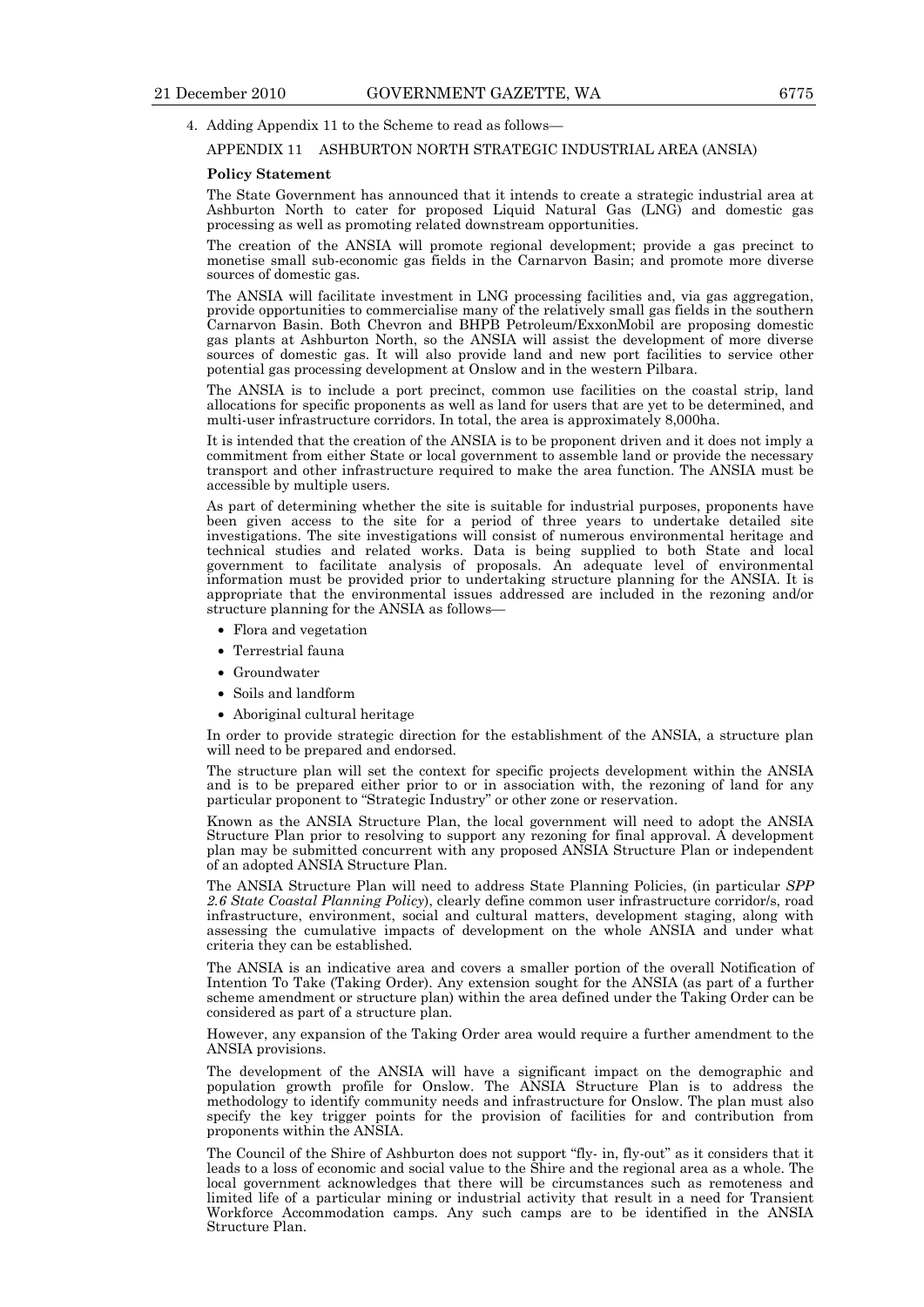The intent of local government is for all transient workforce accommodation within the ANSIA to be for construction purposes associated with development of the ANSIA. Permanent or operational staff will be housed in Onslow. In accordance with the adopted Onslow Townsite Strategy, such accommodation in Onslow is expected to be of a very high quality motel style development, with significant landscaping, quality design and materials for the benefit of occupiers, as well as the community.

The development of Onslow will depend upon government commitment for significantly improved infrastructure and land release. The local government acknowledges that housing of permanent or operational staff in Onslow will largely depend upon the availability of land and improved infrastructure.

Consequently, where a proponent can demonstrate a lack of available land and infrastructure for the establishment of a permanent or operational staff accommodation in Onslow, the local government may consider permanent or operational staff accommodation with the ANSIA for a temporary period. In this regard, any such proposals will need to be consistent with the ANSIA Structure Plan and under terms and conditions agreed to by local government.

The local government does not support two strategic industrial areas associated with Onslow. The local government believes that existing Onslow strategic industrial area is not required and its removal will allow opportunities for further town expansion and a mix of other uses. The establishment of the ANSIA allows State and local government to review the need for retaining the existing Onslow strategic industrial area. When a scheme amendment is sought for the ANSIA, the scheme report will review the need or otherwise for retaining the existing Onslow strategic industrial area and this information will be used by the local government to prepare an amendment concurrent with the proponent's amendment.

In addition, local government understands that the Onslow community expects to retain the current level of coastal access (including road access) to Hooleys Creek. In this regard, either community access to Hooleys Creek should be retained or an alternative acceptable to the community be provided. This will need to be negotiated with the community, respective companies, leaseholders and the government as part of the Structure Plan process.

#### **Planning Requirements**

1. An ANSIA Structure Plan shall be prepared either prior to or in association with the rezoning of land, within the ANSIA, to "Strategic Industry' or other zone or reservation identified within the Structure Plan. The ANSIA Structure Plan is to address (but is not to be limited to) following matters—

- multi-user infrastructure corridor/s;
- road infrastructure:
- development staging;
- cumulative impacts;
- environmental, social and cultural matters;
- detailed hydrological assessment of any proposed development designed to ensure there is no detrimental effect on Onslow Road or on existing salt production areas; and
- relevant State Planning Policies, in particular SPP 2.6 State Coastal Planning Policy.

2. With the consent of the local government, the ANSIA Structure Plan may extend outside the ANSIA, provided it does not extend beyond the Taking Order as approved by the Minister for Lands.

3. Unless otherwise provided for in the ANSIA Structure Plan, land which is the subject of any proposed subdivision or development within the ANSIA shall be zoned Strategic Industry or other zone or reservation identified within the Structure Plan.

4. All subdivision and development within the ANSIA shall be in accordance with the ANSIA Structure Plan.

5. The predominant use and development within the ANSIA shall be LNG and hydrocarbon related processing industry and compatible industries.

6. The environmental impact of any industrial development shall be subject to environmental assessment and approved by the Minister for Environment in accordance with the Environment Protection Act 1986. In the preparation of any rezoning or preparation of a structure plan, the following environmental issues shall be addressed to the requirements of the Environmental Protection Authority—

- Flora and vegetation
- Terrestrial fauna
- Groundwater
- Soils and landform
- Aboriginal cultural heritage

7. Developer(s)/Proponent(s) shall be required to identify social impacts of their proposals including assessment of potential pressures on community facilities and services on Onslow prior to development occurring or rezoning being considered. Where necessary, these assessments must include strategies to mitigate identified issues.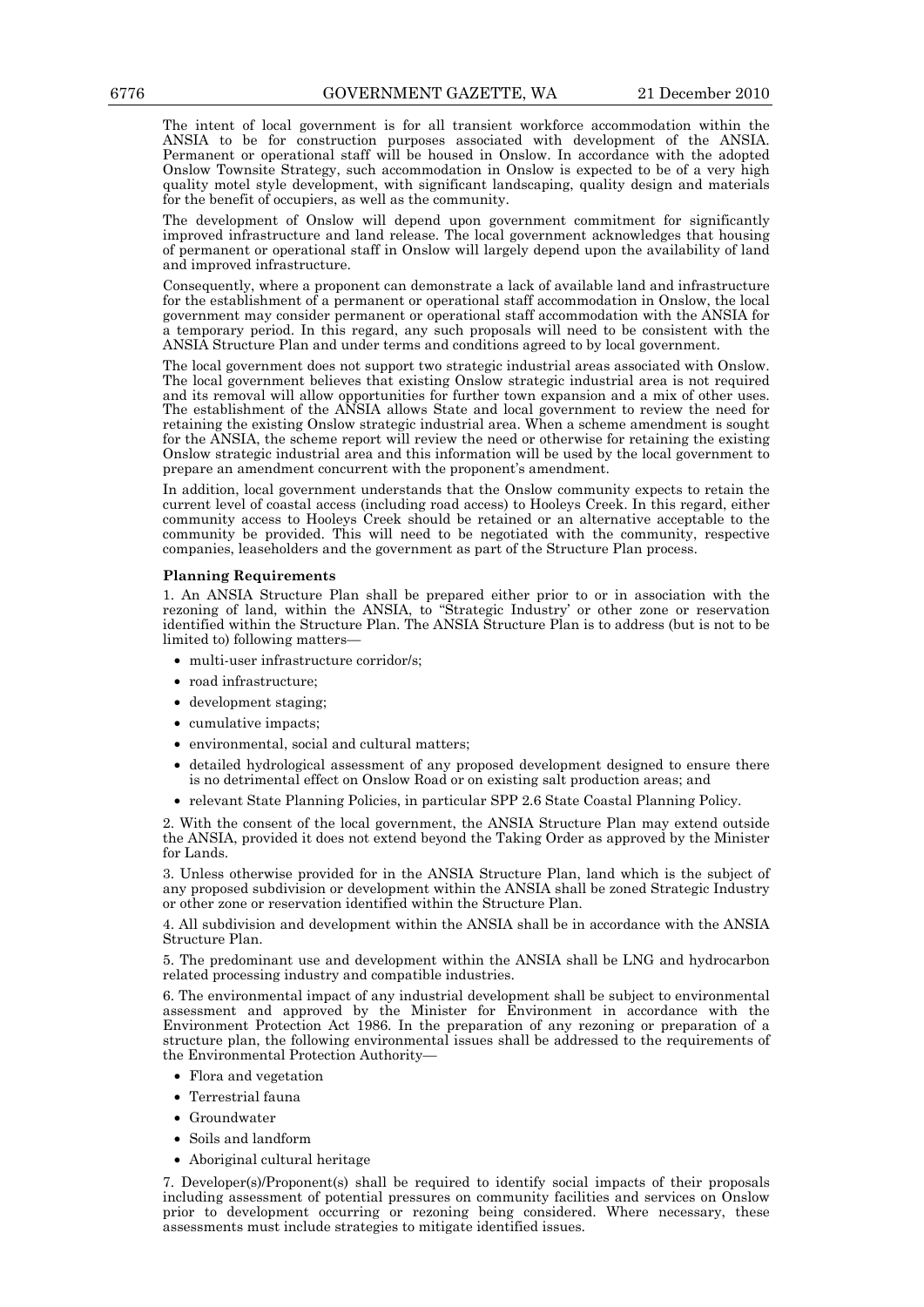8. Transient workforce accommodation associated with any use or development within the ANSIA will not be permitted other than as provided for in the ANSIA Structure Plan.

9. When considering a request to initiate rezoning of land within the ANSIA to "Strategic Industry" or other zone or reservation identified within the ANSIA Structure Plan, the local government shall only initiate an Amendment when it is satisfied that the proponent has prepared a structure plan dealing with the following matters—

- (a) The area to which the Amendment applies;
- (b) The need to extend outside the area of the ANSIA;
- (c) Key opportunities and constraints of the site including landform, topography, hydrology, landscape, vegetation, soils, conservation and heritage values, ownership, land use, roads and services;
- (d) State Planning Policies (in particular, SPP 2.6 State Coastal Planning Policy);
- (e) The planning context for the site including relevant strategies, Scheme provisions and policies, indicating how the Amendment is to be integrated into the surrounding area;
- (f) Proposed major land use/s;
- (g) Planning of the multi-user infrastructure corridor/s in its totality and reflecting the needs defined in the Policy Statement and representing the known needs of all users;
- (h) Industrial buffers both within and outside the site (where buffers are proposed outside the boundary of the site, the method of control and ownership of land affected by the buffer will be required to be addressed);
- (i) The proposed indicative lot pattern (if appropriate) and general location of any major buildings;
- (j) Estimates of future employment numbers;
- (k) The provision of suitable short and long term workers accommodation;
- (l) The provision for major infrastructure, including main drainage, sewerage, water supply and other key infrastructure services;
- (m) The proposed road networks;
- (n) Preparation of a District Water Management Strategy that should include, but not be limited to—
	- site constraints:
	- description of existing storm water management infrastructure;
	- flood risks;
	- water management;
	- fit-for-purpose water source planning;
	- design and management objectives; and
	- a commitment to prepare a Local Water Management Strategy in conjunction with a development application for any works; and

all in consultation with the Department of Water.

- (o) Undertaking an archaeological and ethnographic survey reflecting Aboriginal heritage issues and obligations of developers all in consultation with the Department of Indigenous Affairs.
- (p) The timeframe and staging of development along with an anticipated schedule for decommissioning;
- (q) Undertaking a social impact assessment identifying pressures on community facilities and services within Onslow, along with the method of implementing funding by developer contributions identified in the ANSIA;
- (r) Should Hooley's Creek be unavailable for the community to freely access, suitable alternative arrangements providing unlimited community access to the coast shall be determined; and
- (s) Such other information as may be required by the Scheme, local government or any relevant referral agency.
- 5. Modifying the Scheme Legend to include "Ashburton North Strategic Industrial Area— Special Control Area" as set out in the Amendment Legend.
- 6. Modifying the Scheme Map to include "Ashburton North Strategic Industrial Area—Special Control Area" approximately 16km south west of the Onslow Townsite (and excluding Hooleys Creek) as set out in the Amendment Map.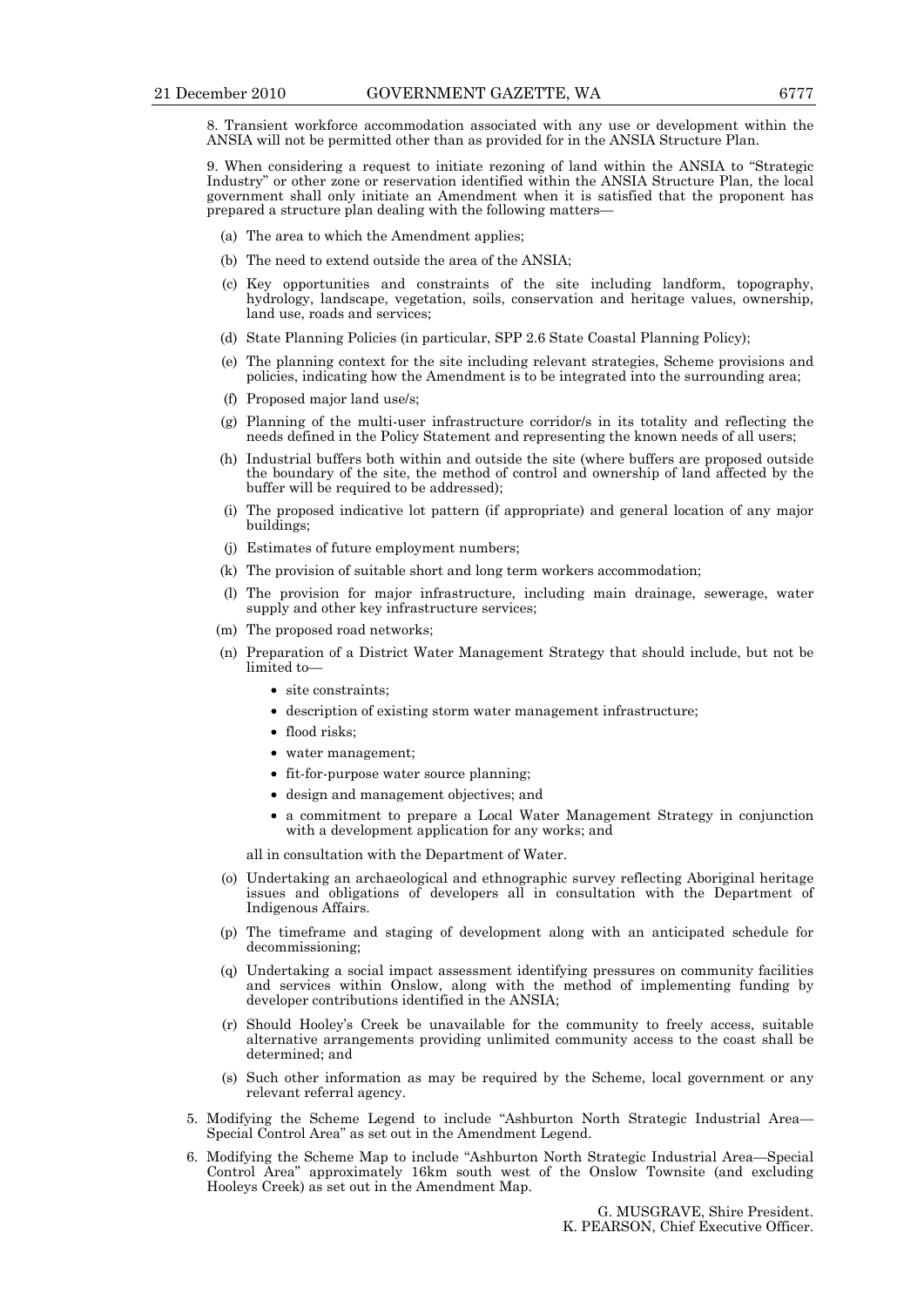#### **PI402\***

#### **PLANNING AND DEVELOPMENT ACT 2005**

APPROVED LOCAL PLANNING SCHEME AMENDMENT

*City of Cockburn* 

Town Planning Scheme No. 3—Amendment No. 80

Ref: TPS/0361

It is hereby notified for public information, in accordance with section 87 of the *Planning and Development Act 2005* that the Minister for Planning approved the City of Cockburn Local Planning Scheme Amendment on 2 December 2010 for the purpose of amending the Scheme Map for Lot 9012 Wentworth Parade, Success by rezoning the land from 'Residential R20' to 'Residential R25' as depicted on the Scheme Amendment Map.

> L. HOWLETT, Mayor. S. G. CAIN, Chief Executive Officer.

## **RACING, GAMING AND LIQUOR**

**RG401\*** 

#### **LIQUOR CONTROL ACT 1988**

LIQUOR APPLICATIONS

The following is a summary of applications received under the *Liquor Control Act 1988 (the Act)* and required to be advertised.

Any person wishing to obtain more details about any application, or about the objection process, should contact the Department of Racing, Gaming and Liquor, 1st Floor, 87 Adelaide Terrace, Perth, Telephone: (08) 9425 1888, or consult a solicitor or relevant industry organisation.

| App. No. | Applicant                                | Nature of Application                                                                                                                                                   | Last Date<br>for<br>Objections |
|----------|------------------------------------------|-------------------------------------------------------------------------------------------------------------------------------------------------------------------------|--------------------------------|
|          | APPLICATIONS FOR THE GRANT OF A LICENCE  |                                                                                                                                                                         |                                |
| 13849    | AEG Ogden (Perth)<br>Pty Ltd             | Application for the grant of a Special<br>Facility—Theatre licence in respect of<br>premises situated in Albany and known as<br>Albany Entertainment Centre             | 19/01/2011                     |
| 13833    | Grill'd Pty Ltd                          | Application for the grant of a Restaurant<br>licence in respect of premises situated in<br>Subiaco and known as Grill'd Subiaco                                         | 18/01/2011                     |
| 13809    | Eco Abrolhos<br>Accommodation Pty<br>Ltd | Application for the grant of a Special<br>Facility-Transport licence in respect of<br>premises situated in Geraldton and known as<br>Eco Abrolhos Accommodation Pty Ltd | 20/01/2011                     |

This notice is published under section 67(5) of the Act. Dated: 17 December 2010.

B. A. SARGEANT, Director of Liquor Licensing.

## **TREASURY AND FINANCE**

#### **TF401\***

#### **TAXATION ADMINISTRATION ACT 2003**

COMMISSIONER'S PRACTICE

Under the provisions of section 127 of the *Taxation Administration Act 2003*, the following Commissioner's practice is hereby published for public information—

#### **TAA 8.5 VALUATION OF LAND FOR STAMP DUTY AND DUTIES PURPOSES**

Full details of the Commissioner's practice can be obtained from the Office of State Revenue website at www.osr.wa.gov.au

B. SULLIVAN, Commissioner of State Revenue, Department of Treasury and Finance.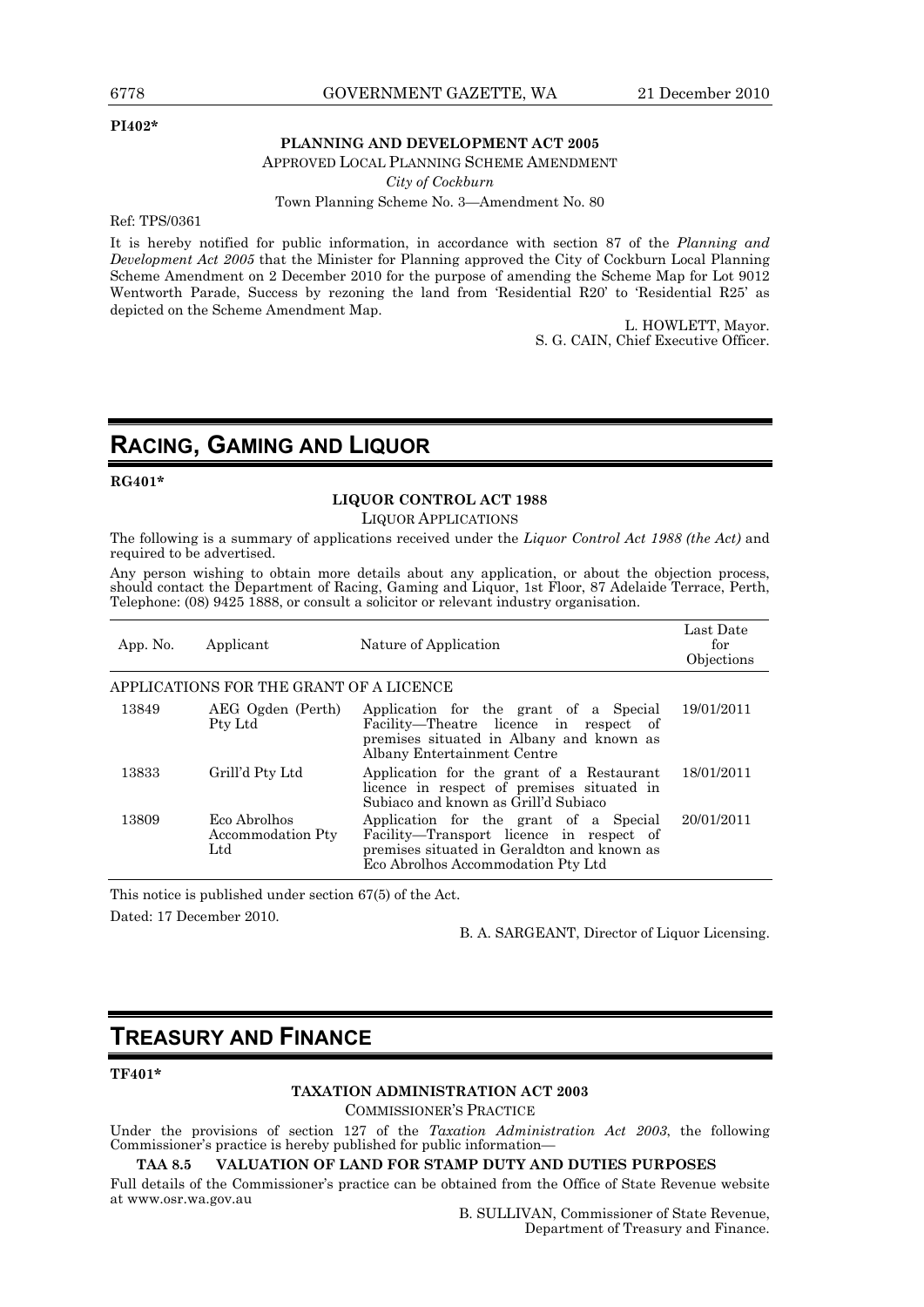## **DECEASED ESTATES**

#### **ZX401**

#### **TRUSTEES ACT 1962**

DECEASED ESTATES

Notice to Creditors and Claimants

Basis Jarvis, late of 117 Benara Road, Noranda in the State of Western Australia, deceased.

Creditors and other persons having claims (to which section 63 of the *Trustees Act 1962*, relates) in respect of the estate of the deceased, who died on 31 October 2010, are required by the applicant for grant of representation Susan Ann Cassettai of 117 Benara Road, Noranda in the State of Western Australia to send particulars of their claims to her by Friday 17 December 2010-Tuesday 18 January 2011, after which date the applicant for the grant of representation may convey or distribute the assets of the estate, having regard only to the claims of which she then has notice.

**ZX402\*** 

#### **TRUSTEES ACT 1962**

———————————

DECEASED ESTATES

Notice to Creditors and Claimants

Glen Richard Dillon, late of 8 Pannell Road, Bateman in the State of Western Australia, died 30 August 2009.

Creditors and other persons having claims (to which Section 63 of the *Trustees Act 1962*, relates) in respect of the estate of the deceased person are required by the deceased's personal representative to send particulars of their claims to her c/- Brian C. Sierakowski, Barristers & Solicitors, GPO Box T1660, Perth WA 6001 within one month of the date of publication of this notice, after which date the personal representative may convey or distribute the assets having regard only to the claims of which she then has notice.

———————————

Dated the 16th day of December 2010.

#### WESTERN AUSTRALIA

## **LOCAL GOVERNMENT ACT 1995**

## **Loose Leaf Version (Including Index)**

**\$53.20 (Reprinted February 2010) Green Binder is an additional \$17.80 if required (Prices include GST)**

Available from:

**State Law Publisher 10 William Street, Perth Telephone: 9426 0000 Fax: 9321 7536 sales@dpc.wa.gov.au Web: www.slp.wa.gov.au**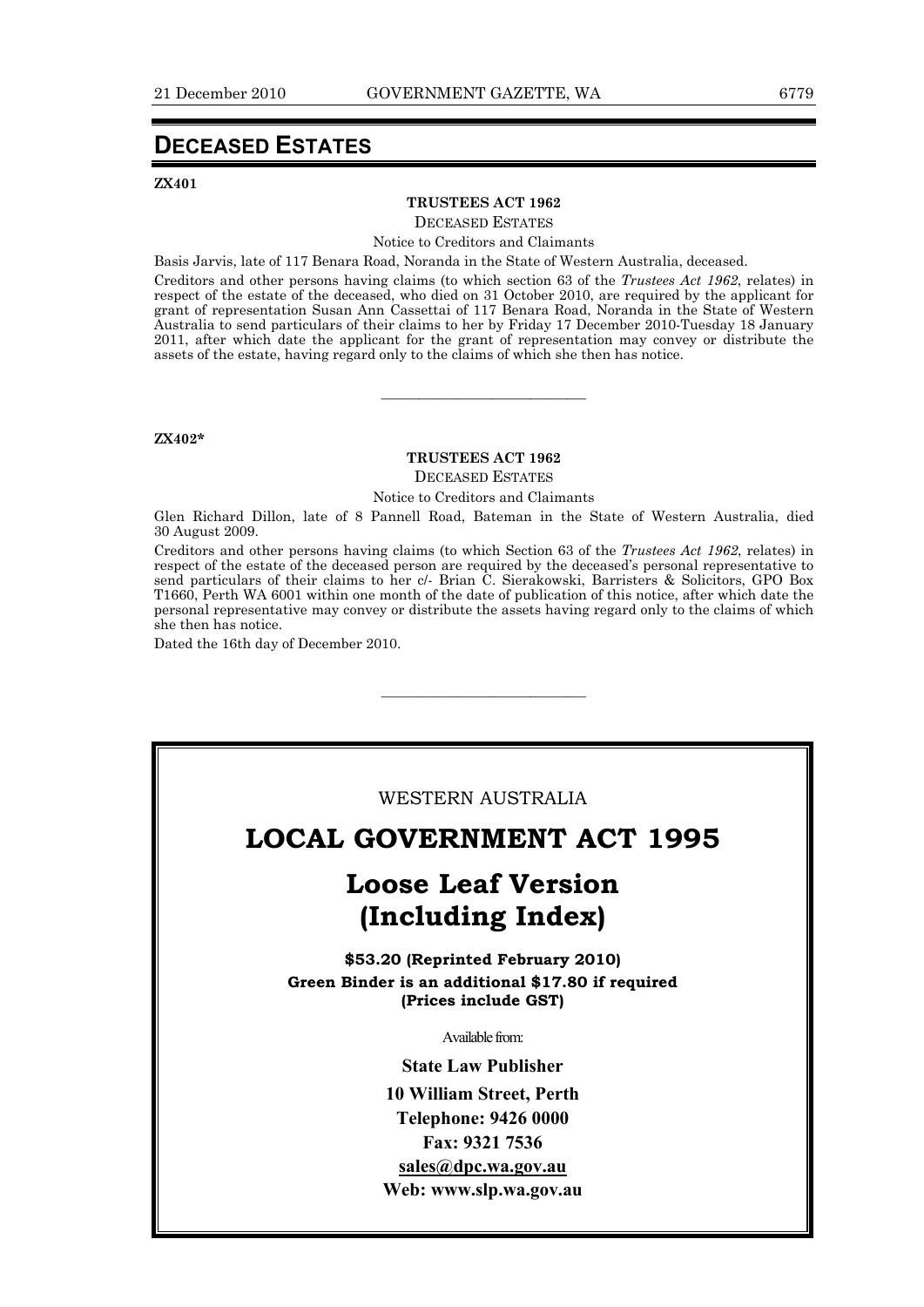# **Order your Bound Volumes of Government Gazette 2011**

## An attractively presented set of 4 Bound Volumes of Government Gazette

For Government Departments and private firms who require bound copies of Government Gazettes, the State Law Publisher offers a subscription covering 4 Quarterly Volumes at a cost of \$1,252.00.

The Gazettes will be bound in black cloth with gold foil lettering on the spine and can be personalised by the addition of the client's name in gold lettering on the front cover if required.

## **PLEASE NOTE**

On the rare occasion where extra gazettes are published in one quarter, a fifth volume may be required. In this instance the extra cost involved will be borne by the State Law Publisher and not passed on to clients.

For further information please contact:

# **State Law Publisher Telephone: 9426 0000**

,我们的人们也就是我们的人们的人们的人们,我们也不能会让我们的人们,我们也不能会让我们的人们的人们的人们,我们也不能会让我们的人们的人们,我们也不能会让我们的人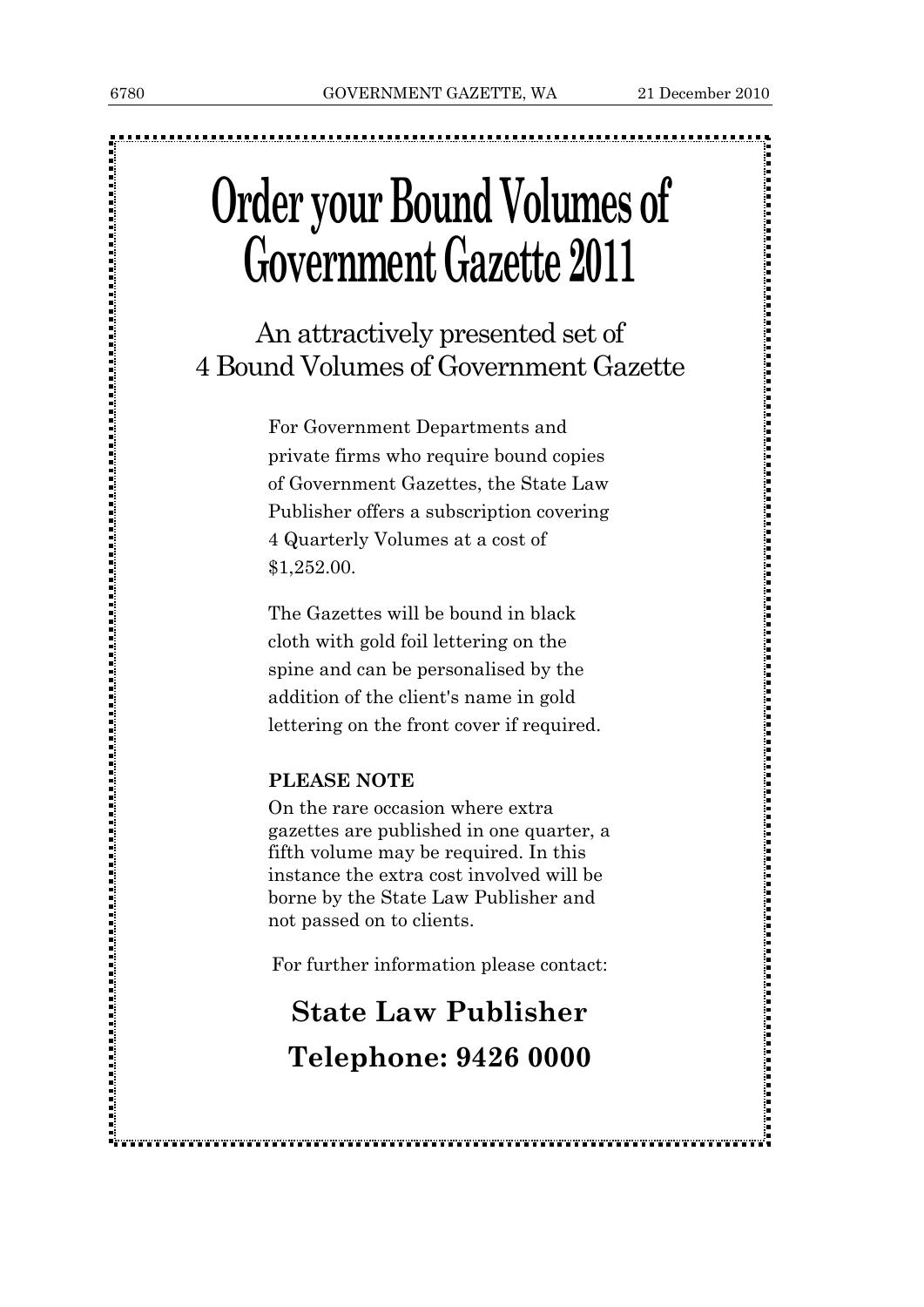# **WorkSafe Online**

**Information and advice on workplace safety and health is available direct to your workplace through the WorkSafe website.** 

# **www.commerce.wa.gov.au**

**The WorkSafe website is user friendly and packed with valuable information to assist employers, employees, and all those involved in work to meet their obligations under the**  *Occupational Safety and Health Act 1984.*

*For further information call WorkSafe on (08) 9327 8777*